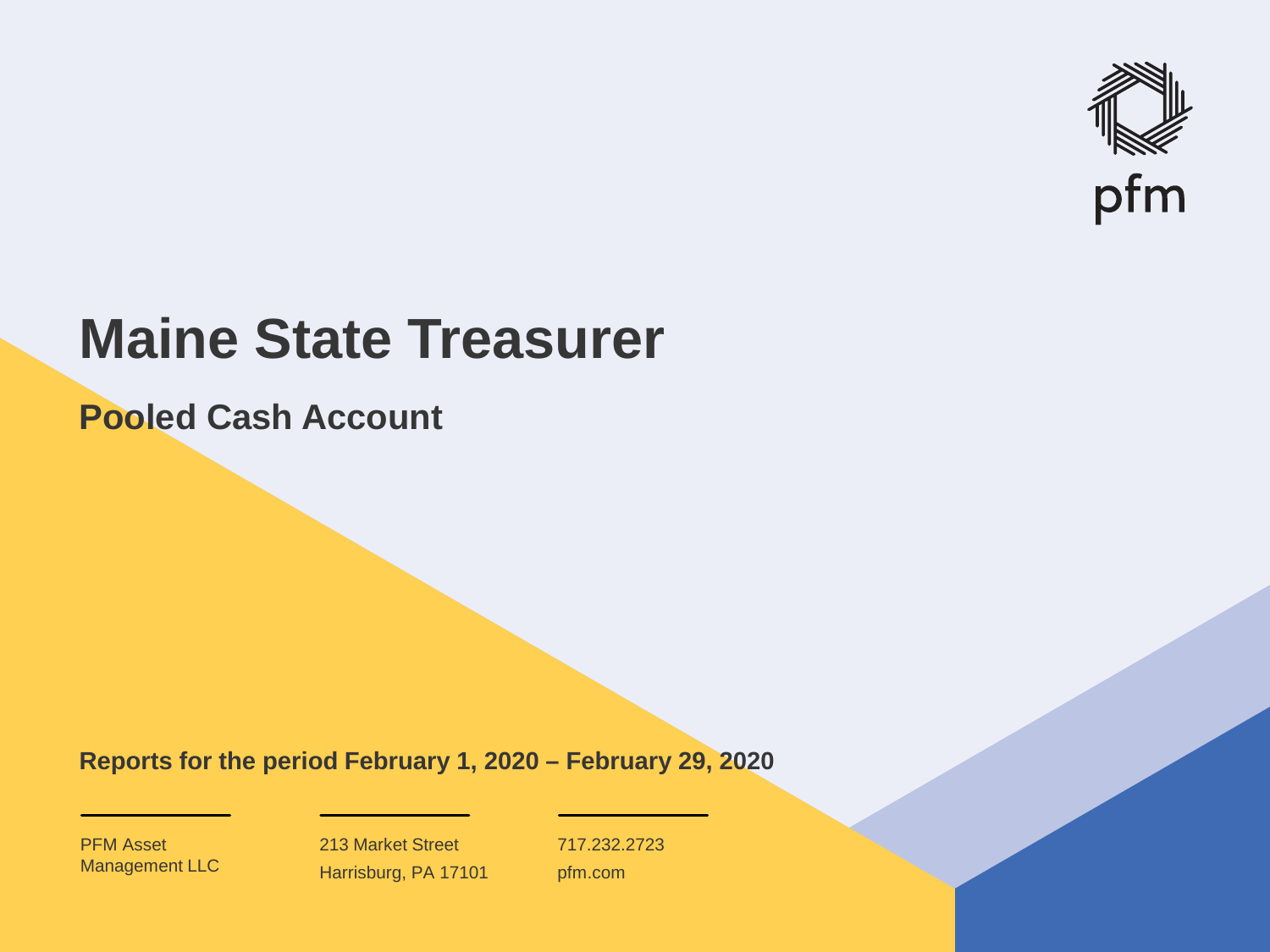# **Maine State Treasurer Activity and Performance Summary For the Month Ending February 29, 2020**

| <b>Amortized Cost Basis Activity Summary</b> |  |  |
|----------------------------------------------|--|--|
|----------------------------------------------|--|--|

| <b>Beginning Amortized Cost Value</b>   |                | 1,815,971,247.37    | <b>Interest Earned</b>                       |
|-----------------------------------------|----------------|---------------------|----------------------------------------------|
| Additions                               |                |                     |                                              |
| Contributions                           | 0.00           |                     | <b>Current Holdings</b>                      |
| <b>Interest Received</b>                | 2,475,356.11   |                     | Cash and Equivalents<br>618,548.41           |
| <b>Accrued Interest Sold</b>            | 0.00           |                     | 0.00<br>Repurchase Agreement                 |
| Gain on Sales                           | 0.00           |                     | <b>Certificates of Deposit</b><br>482,930.55 |
| <b>Total Additions</b>                  |                | 2,475,356.11        | 0.00<br><b>Commercial Paper</b>              |
| Deductions                              |                |                     | U.S. Treasuries<br>742,190.78                |
| Withdrawals                             | 119,725,615.54 |                     | Federal Agency<br>700,677.09                 |
| Accrued Interest Purchased              | 321,515.57     |                     | 48,341.05<br>Corporate                       |
| Loss on Sales                           | 0.00           |                     |                                              |
|                                         |                |                     | <b>Sales and Maturities</b>                  |
| <b>Total Deductions</b>                 |                | (120, 047, 131, 11) | 0.00<br>Repurchase Agreement                 |
| Accretion (Amortization) for the Period |                | (102, 560.34)       | 0.00<br><b>Commercial Paper</b>              |
| <b>Ending Amortized Cost Value</b>      |                | 1,698,296,912.03    | 0.00<br><b>Certificates of Deposit</b>       |
| <b>Ending Fair Value</b>                |                | 1,711,781,989.94    | 0.00<br>U.S. Treasuries                      |
| Unrealized Gain (Loss)                  |                | 13,485,077.91       | Federal Agency<br>110,677.08                 |
|                                         |                |                     |                                              |

| <b>Amortized Cost Basis Activity Summary</b> | <b>Detail of Amortized Cost Basis Return</b> |                    |                                |                        |                                    |                            |                     |
|----------------------------------------------|----------------------------------------------|--------------------|--------------------------------|------------------------|------------------------------------|----------------------------|---------------------|
| <b>Beginning Amortized Cost Value</b>        |                                              | 1,815,971,247.37   |                                | <b>Interest Earned</b> | <b>Accretion</b><br>(Amortization) | <b>Realized Gain(Loss)</b> | <b>Total Income</b> |
| Additions                                    |                                              |                    |                                |                        |                                    |                            |                     |
| Contributions                                | 0.00                                         |                    | <b>Current Holdings</b>        |                        |                                    |                            |                     |
| <b>Interest Received</b>                     | 2,475,356.11                                 |                    | Cash and Equivalents           | 618,548.41             | 0.00                               | 0.00                       | 618,548.41          |
| <b>Accrued Interest Sold</b>                 | 0.00                                         |                    | Repurchase Agreement           | 0.00                   | 0.00                               | 0.00                       | 0.00                |
| Gain on Sales                                | 0.00                                         |                    | <b>Certificates of Deposit</b> | 482,930.55             | 0.00                               | 0.00                       | 482,930.55          |
| <b>Total Additions</b>                       |                                              | 2,475,356.11       | <b>Commercial Paper</b>        | 0.00                   | 0.00                               | 0.00                       | 0.00                |
| Deductions                                   |                                              |                    | U.S. Treasuries                | 742,190.78             | (94, 474.90)                       | 0.00                       | 647,715.88          |
| Withdrawals                                  | 119,725,615.54                               |                    | <b>Federal Agency</b>          | 700,677.09             | 6,894.21                           | 0.00                       | 707,571.30          |
| <b>Accrued Interest Purchased</b>            | 321,515.57                                   |                    | Corporate                      | 48,341.05              | 186.65                             | 0.00                       | 48,527.70           |
| Loss on Sales                                | 0.00                                         |                    |                                |                        |                                    |                            |                     |
|                                              |                                              |                    | <b>Sales and Maturities</b>    |                        |                                    |                            |                     |
| <b>Total Deductions</b>                      |                                              | (120, 047, 131.11) | Repurchase Agreement           | 0.00                   | 0.00                               | 0.00                       | 0.00                |
| Accretion (Amortization) for the Period      |                                              | (102, 560.34)      | <b>Commercial Paper</b>        | 0.00                   | 0.00                               | 0.00                       | 0.00                |
| <b>Ending Amortized Cost Value</b>           |                                              | 1,698,296,912.03   | <b>Certificates of Deposit</b> | 0.00                   | 0.00                               | 0.00                       | 0.00                |
| Ending Fair Value                            |                                              | 1,711,781,989.94   | U.S. Treasuries                | 0.00                   | 0.00                               | 0.00                       | 0.00                |
| Unrealized Gain (Loss)                       |                                              | 13,485,077.91      | <b>Federal Agency</b>          | 110,677.08             | (14,981.60)                        | 0.00                       | 95,695.48           |
|                                              |                                              |                    | Corporate                      | 2,569.44               | (184.70)                           | 0.00                       | 2,384.74            |
|                                              |                                              |                    | <b>Total</b>                   | 2,705,934.40           | (102, 560.34)                      | 0.00                       | 2,603,374.06        |

# **Annualized Comparative Rates of Return**

|                | <b>Twelve</b>         | <b>Six</b>            |               |
|----------------|-----------------------|-----------------------|---------------|
|                | <b>Month Trailing</b> | <b>Month Trailing</b> | For the Month |
| Fed Funds      | 2.16%                 | 1.85%                 | 1.75%         |
| Overnight Repo | 2.15%                 | 1.78%                 | 1.65%         |
| 3 Month T-Bill | 1.94%                 | 1.63%                 | 1.53%         |
| 6 Month T-Bill | 1.94%                 | 1.62%                 | 1.50%         |
| 1 Year T-Note  | 1.93%                 | 1.66%                 | 1.48%         |
| 2 Year T-Note  | 1.79%                 | 1.55%                 | 1.34%         |
| 5 Year T-Note  | 1.78%                 | 1.55%                 | 1.33%         |
|                |                       |                       |               |
|                |                       |                       |               |

| Summary of Amortized Cost Basis Return for the Period |  |  |
|-------------------------------------------------------|--|--|
|                                                       |  |  |

|                  | <b>Twelve</b>         | <b>Six</b>            |               |                                             | <b>Total Portfolio</b> | <b>Excluding Cash</b><br><b>Equivalents</b> |
|------------------|-----------------------|-----------------------|---------------|---------------------------------------------|------------------------|---------------------------------------------|
|                  | <b>Month Trailing</b> | <b>Month Trailing</b> | For the Month | <b>Interest Earned</b>                      | 2,705,934.40           | 2,087,385.99                                |
| <b>Fed Funds</b> | 2.16%                 | 1.85%                 | 1.75%         | Accretion (Amortization)                    | (102, 560.34)          | (102, 560.34)                               |
| Overnight Repo   | 2.15%                 | 1.78%                 | 1.65%         | Realized Gain (Loss) on Sales               | 0.00                   | 0.00                                        |
| 3 Month T-Bill   | 1.94%                 | 1.63%                 | 1.53%         | Total Income on Portfolio                   | 2,603,374.06           | 1,984,825.65                                |
| 6 Month T-Bill   | 1.94%                 | 1.62%                 | 1.50%         | Average Daily Historical Cost               | 1,753,975,439.88       | 1,274,665,095.06                            |
| 1 Year T-Note    | 1.93%                 | 1.66%                 | 1.48%         | <b>Annualized Return</b>                    | 1.87%                  | 1.96%                                       |
| 2 Year T-Note    | 1.79%                 | 1.55%                 | 1.34%         | Annualized Return Fiscal Year to Date       | 2.11%                  | 2.18%                                       |
| 5 Year T-Note    | 1.78%                 | 1.55%                 | 1.33%         | <b>Investment Advisory Fees</b>             | 20,732.19              | n/a                                         |
|                  |                       |                       |               | Annualized Return (net of fees)             | 1.86%                  | n/a                                         |
|                  |                       |                       |               | Weighted Average Effective Duration in Days | 442                    | 588                                         |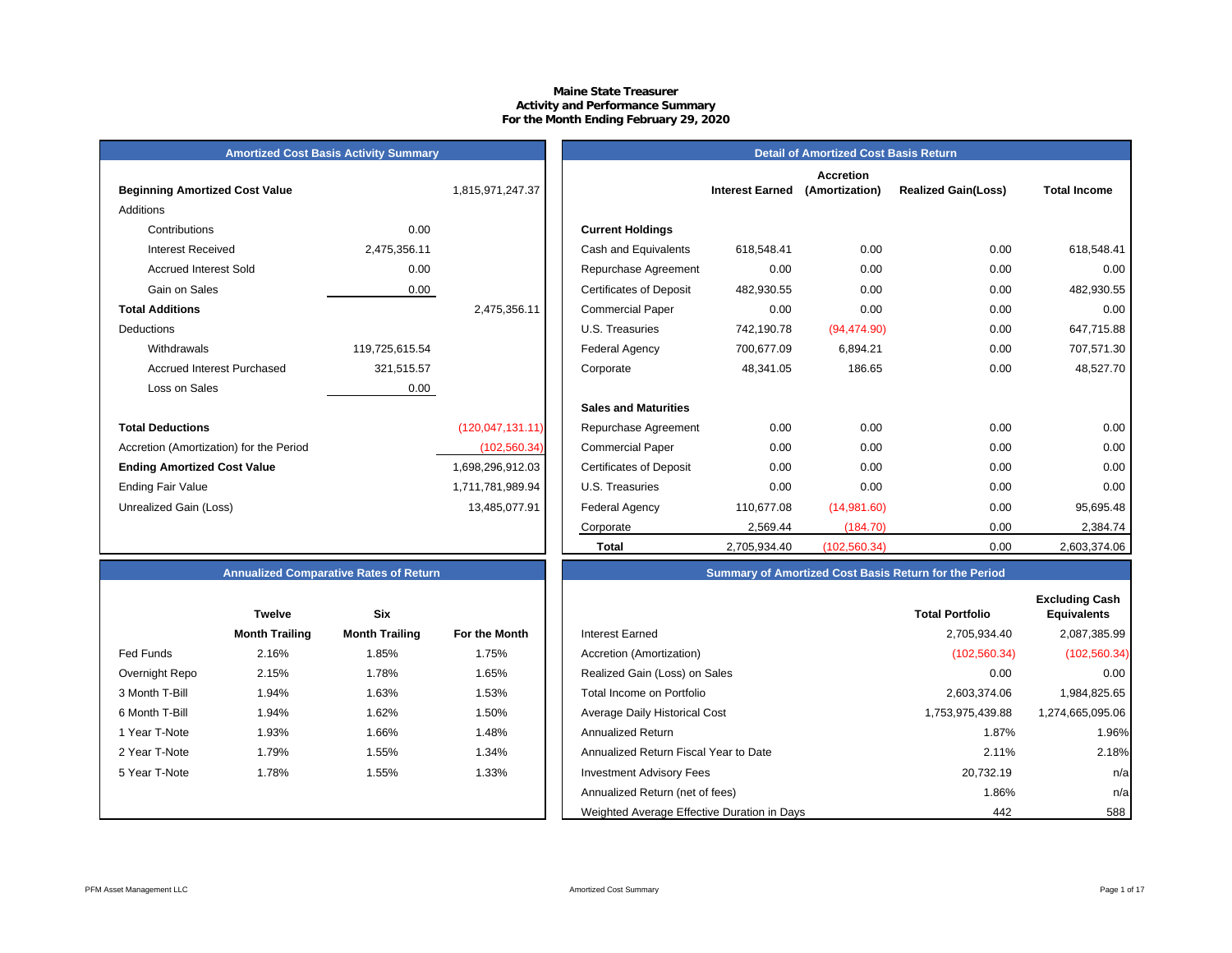## **Maine State Treasurer Activity and Performance Summary For the Month Ending February 29, 2020**

# **Detail of Fair Value Basis Return**

| <b>Beginning Fair Value</b>         |                | 1,823,129,815.19    |                                |
|-------------------------------------|----------------|---------------------|--------------------------------|
| Additions                           |                |                     |                                |
| Contributions                       | 0.00           |                     | <b>Current Holdings</b>        |
| Interest Received                   | 2,475,356.11   |                     | Cash and Equivalents           |
| Accrued Interest Sold               | 0.00           |                     | Repurchase Agreeme             |
| <b>Total Additions</b>              |                | 2,475,356.11        | <b>Certificates of Deposit</b> |
|                                     |                |                     | <b>Commercial Paper</b>        |
| <b>Deductions</b>                   |                |                     | U.S. Treasuries                |
| Withdrawals                         | 119,725,615.54 |                     | <b>Federal Agency</b>          |
| Accrued Interest Purchased          | 321,515.57     |                     | Corporate                      |
|                                     |                |                     |                                |
| <b>Total Deductions</b>             |                | (120, 047, 131, 11) | <b>Sales and Maturities</b>    |
|                                     |                |                     | Repurchase Agreeme             |
| Change in Fair Value for the Period |                | 6,223,949.75        | <b>Commercial Paper</b>        |
| <b>Ending Fair Value</b>            |                | 1,711,781,989.94    | <b>Certificates of Deposit</b> |

**Fair Value Basis Activity Summary**

| Beginning Fair Value                |                | 1,823,129,815.19   |                                |              | Interest Earned Change in Fair Value | <b>Total Income</b> |  |
|-------------------------------------|----------------|--------------------|--------------------------------|--------------|--------------------------------------|---------------------|--|
| Additions                           |                |                    |                                |              |                                      |                     |  |
| Contributions                       | 0.00           |                    | <b>Current Holdings</b>        |              |                                      |                     |  |
| <b>Interest Received</b>            | 2,475,356.11   |                    | Cash and Equivalents           | 618,548.41   | 0.00                                 | 618,548.41          |  |
| <b>Accrued Interest Sold</b>        | 0.00           |                    | Repurchase Agreement           | 0.00         | 0.00                                 | 0.00                |  |
| <b>Total Additions</b>              |                | 2,475,356.11       | <b>Certificates of Deposit</b> | 482,930.55   | 0.00                                 | 482,930.55          |  |
|                                     |                |                    | <b>Commercial Paper</b>        | 0.00         | 0.00                                 | 0.00                |  |
| Deductions                          |                |                    | U.S. Treasuries                | 742,190.78   | 4,366,249.50                         | 5,108,440.28        |  |
| Withdrawals                         | 119,725,615.54 |                    | Federal Agency                 | 700,677.09   | 1,767,066.00                         | 2,467,743.09        |  |
| <b>Accrued Interest Purchased</b>   | 321,515.57     |                    | Corporate                      | 48,341.05    | 103,984.25                           | 152,325.30          |  |
| <b>Total Deductions</b>             |                | (120, 047, 131.11) | <b>Sales and Maturities</b>    |              |                                      |                     |  |
|                                     |                |                    | Repurchase Agreements          | 0.00         | 0.00                                 | 0.00                |  |
| Change in Fair Value for the Period |                | 6,223,949.75       | <b>Commercial Paper</b>        | 0.00         | 0.00                                 | 0.00                |  |
| <b>Ending Fair Value</b>            |                | 1,711,781,989.94   | <b>Certificates of Deposit</b> | 0.00         | 0.00                                 | 0.00                |  |
|                                     |                |                    | U.S. Treasuries                | 0.00         | 0.00                                 | 0.00                |  |
|                                     |                |                    | <b>Federal Agency</b>          | 110,677.08   | (13,260.00)                          | 97,417.08           |  |
|                                     |                |                    | Corporate                      | 2,569.44     | (90.00)                              | 2,479.44            |  |
|                                     |                |                    | <b>Total</b>                   | 2,705,934.40 | 6,223,949.75                         | 8,929,884.15        |  |

# **Annualized Comparative Rates of Return**

|                | <b>Twelve</b>         | <b>Six</b>            |                      |
|----------------|-----------------------|-----------------------|----------------------|
|                | <b>Month Trailing</b> | <b>Month Trailing</b> | <b>For the Month</b> |
| Fed Funds      | 2.16%                 | 1.85%                 | 1.75%                |
| Overnight Repo | 2.15%                 | 1.78%                 | 1.65%                |
| 3 Month T-Bill | 2.18%                 | 1.86%                 | 1.88%                |
| 6 Month T-Bill | 2.57%                 | 2.28%                 | 3.31%                |
| 1 Year T-Note  | 3.18%                 | 2.89%                 | 6.21%                |
| 2 Year T-Note  | 4.65%                 | 3.64%                 | 12.34%               |
| 5 Year T-Note  | 9.66%                 | 6.22%                 | 29.42%               |
|                |                       |                       |                      |
|                |                       |                       |                      |

|                | <b>Twelve</b>         | <b>Six</b>            |               |                                             | <b>Total Portfolio</b> | <b>Excluding Cash</b><br><b>Equivalents</b> |
|----------------|-----------------------|-----------------------|---------------|---------------------------------------------|------------------------|---------------------------------------------|
|                | <b>Month Trailing</b> | <b>Month Trailing</b> | For the Month | Interest Earned                             | 2,705,934.40           | 2,087,385.99                                |
| Fed Funds      | 2.16%                 | l.85%                 | 1.75%         | Change in Fair Value                        | 6,223,949.75           | 6,223,949.75                                |
| Overnight Repo | 2.15%                 | 1.78%                 | 1.65%         | Total Income on Portfolio                   | 8,929,884.15           | 8,311,335.74                                |
| 3 Month T-Bill | 2.18%                 | $.86\%$               | 1.88%         | Average Daily Historical Cost               | 1,753,975,439.88       | ,274,665,095.06                             |
| 6 Month T-Bill | 2.57%                 | 2.28%                 | 3.31%         | Annualized Return                           | 6.41%                  | 8.21%                                       |
| 1 Year T-Note  | 3.18%                 | 2.89%                 | 6.21%         | Annualized Return Fiscal Year to Date       | 3.01%                  | 3.42%                                       |
| 2 Year T-Note  | 4.65%                 | 3.64%                 | 12.34%        | Weighted Average Effective Duration in Days | 442                    | 588                                         |
| 5 Year T-Note  | 9.66%                 | 6.22%                 | 29.42%        |                                             |                        |                                             |
|                |                       |                       |               |                                             |                        |                                             |

**Summary of Fair Value Basis Return for the Period**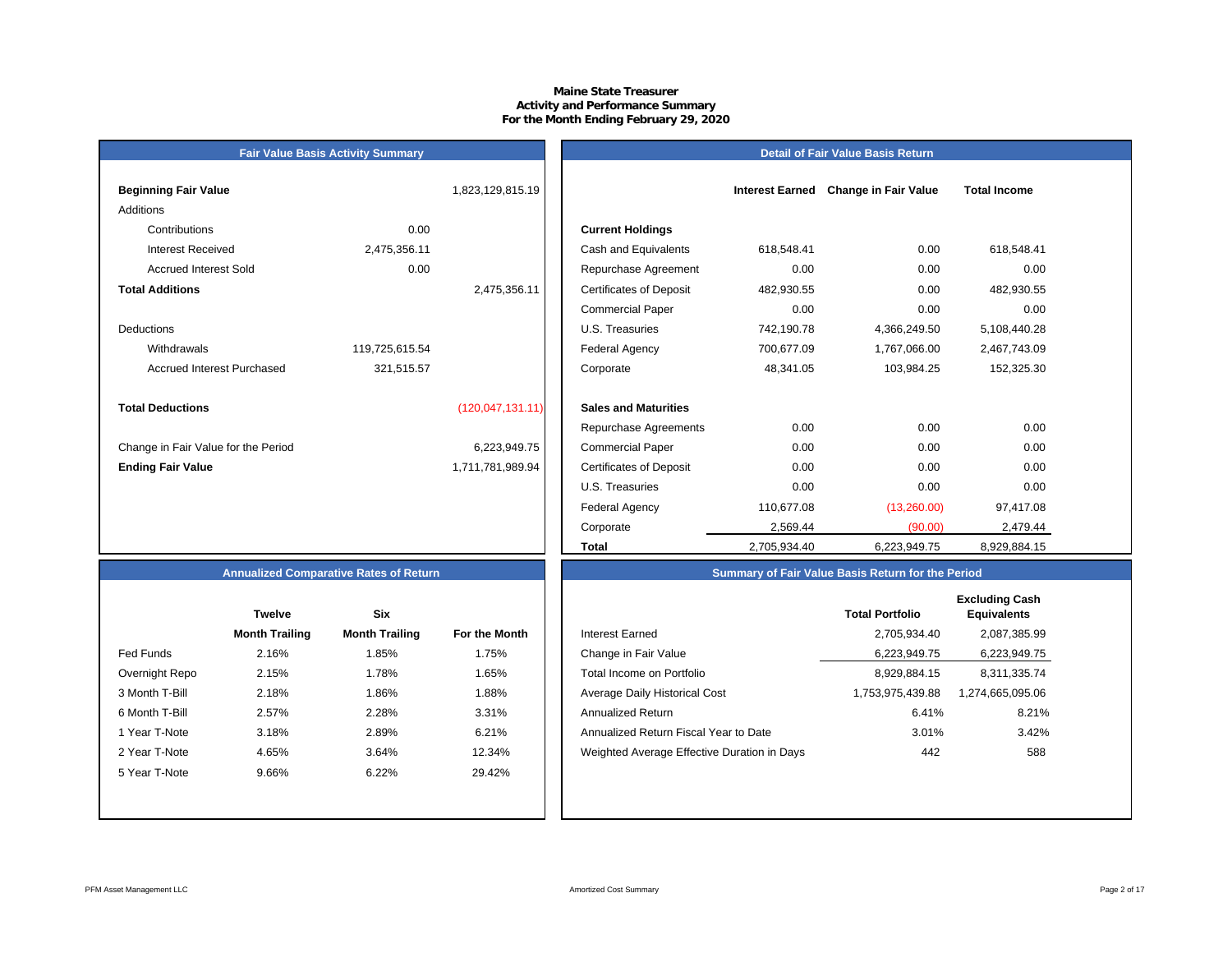# **Maine State Treasurer Investments - By Security Type As of February 29, 2020**

|                                |                  |                          |                  |                     |                                  | Weighted                                   | Weighted<br>Average                     |                     |                              |
|--------------------------------|------------------|--------------------------|------------------|---------------------|----------------------------------|--------------------------------------------|-----------------------------------------|---------------------|------------------------------|
| <b>Security Type</b>           | Original<br>Cost | <b>Amortized</b><br>Cost | Fair<br>Value    | Accrued<br>Interest | <b>Unrealized</b><br>Gain (Loss) | Average<br><b>Final Maturity</b><br>(Days) | Effective<br><b>Duration</b><br>(Years) | Asset<br>Allocation | Weighted<br>Average<br>Yield |
| Cash and Cash Equivalents      | 424,000,000.00   | 424,000,000.00           | 424.000.000.00   | 618.539.60          | 0.00                             |                                            | 0.00                                    | 24.8%               | 1.66%                        |
| Repurchase Agreements          | 0.00             | 0.00                     | 0.00             | 0.00                | 0.00                             |                                            |                                         | 0.0%                |                              |
| <b>Commercial Paper</b>        | 0.00             | 0.00                     | 0.00             | 0.00                | 0.00                             |                                            |                                         | 0.0%                |                              |
| <b>Certificates of Deposit</b> | 275,000,000.00   | 275,000,000.00           | 275,000,000.00   | 3,660,263.88        | 0.00                             | 358                                        | 0.96                                    | 16.1%               | 2.18%                        |
| U.S. Treasuries                | 514,261,406.27   | 513,830,600.48           | 521,763,594.50   | 1,985,556.66        | 7,932,994.02                     | 787                                        | 2.10                                    | 30.5%               | 1.65%                        |
| U.S. Instrumentality           | 458,347,175.00   | 458,566,541.33           | 463,610,183.00   | 2,454,569.45        | 5,043,641.67                     | 745                                        | 1.42                                    | 27.1%               | 2.04%                        |
| Corporate                      | 26,837,592.85    | 26,899,770.22            | 27,408,212.44    | 204,601.30          | 508,442.22                       | 724                                        | 1.90                                    | 1.6%                | 2.28%                        |
| Total                          | .698,446,174.12  | 1,698,296,912.03         | 1,711,781,989.94 | 8,923,530.89        | 13,485,077.91                    | 511                                        | 1.21                                    | 100.0%              | 1.85%                        |

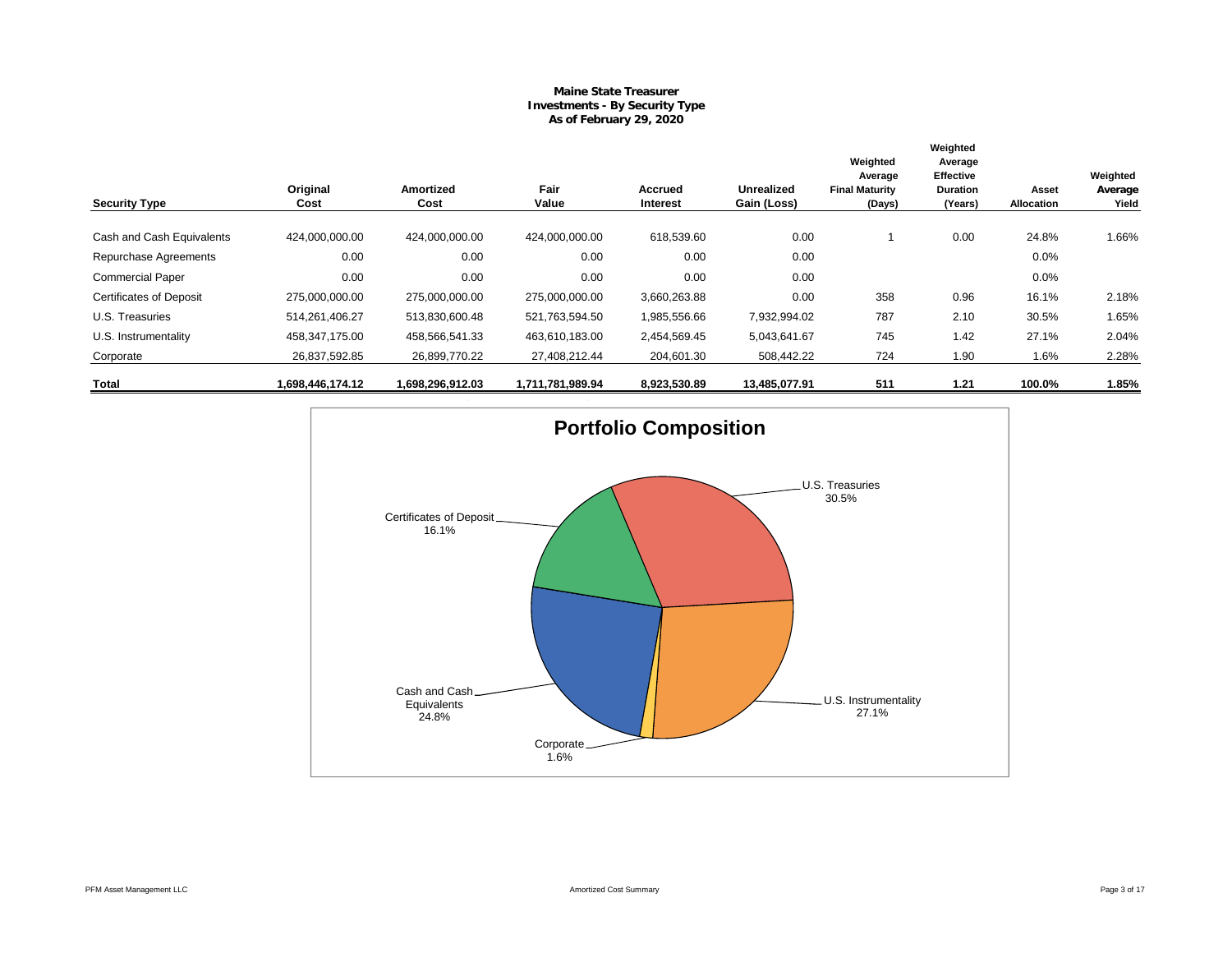# **Maine State Treasurer Investments - By Maturity As of February 29, 2020**

| <b>Maturity Distribution</b> | <b>Original Cost</b><br><b>February 29, 2020</b> | Percentage | <b>Original Cost</b><br><b>January 31, 2020</b> |
|------------------------------|--------------------------------------------------|------------|-------------------------------------------------|
| Overnight                    | 424,000,000.00                                   | 25.0%      | 542,000,000.00                                  |
| Under 90 Days                | 79,793,900.00                                    | 4.7%       | 89,832,700.00                                   |
| 90 to 180 Days               |                                                  | 0.0%       |                                                 |
| 180 Days to 1 Year           | 170,117,281.25                                   | 10.0%      | 144,851,656.25                                  |
| 1 to 2 Years                 | 286,200,684.38                                   | 16.9%      | 335,567,420.32                                  |
| 2 to 3 Years                 | 738,334,308.49                                   | 43.5%      | 703,821,472.55                                  |
| Over 3 Years                 | $\overline{\phantom{a}}$                         | 0.0%       |                                                 |
| Totals \$                    | 1,698,446,174.12                                 | 100.0%     | 1,816,073,249.12<br>5                           |
|                              |                                                  |            | February 29, 2                                  |
|                              |                                                  |            | January 31, 20                                  |

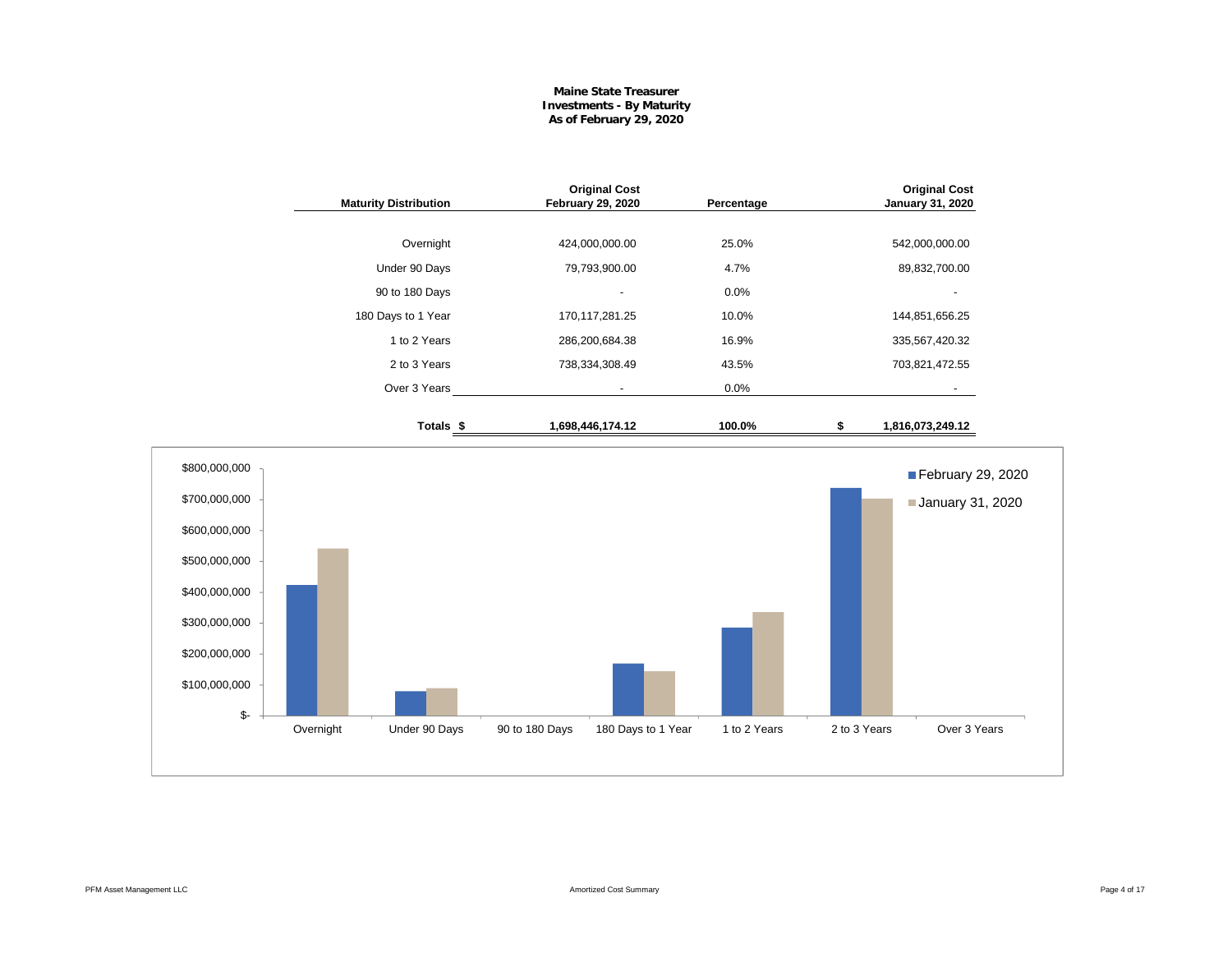|                                    | PURCHASE COUPON DATE / CALL |             | <b>MATURITY</b> |                | <b>ORIGINAL</b><br><b>COST/ACCRUED</b> | AMORTIZED COST/        | ACCRETION FAIR VALUE/CHANGE UNREALIZED GAIN |        |              | <b>INTEREST</b> | <b>INTEREST</b> | <b>TOTAL</b><br><b>ACCRUED</b> |                     |       |
|------------------------------------|-----------------------------|-------------|-----------------|----------------|----------------------------------------|------------------------|---------------------------------------------|--------|--------------|-----------------|-----------------|--------------------------------|---------------------|-------|
| <b>DESCRIPTION</b>                 | <b>DATE</b>                 | <b>RATE</b> | <b>DATE</b>     |                | PAR VALUE INTEREST PURCHASE            | (AMORTIZATION)         | IN FAIR VALUE                               | (LOSS) | AI PURCHASED | <b>RECEIVED</b> | EARNED          |                                | INTEREST ALLOCATION | YIELD |
| <b>CASH AND EQUIVALENTS</b>        |                             |             |                 |                |                                        |                        |                                             |        |              |                 |                 |                                |                     |       |
| <b>BAR HARBOR BANK &amp; TRUST</b> | 02/29/20                    | 1.650 V     |                 | 20,000,000.00  | 20,000,000.00<br>0.00                  | 20.000.000.00<br>0.00  | 20,000,000.00<br>0.00                       | 0.00   | 0.00         | 61,674.97       | 52,300.64       | 52,300.64                      | 1.17%               | 1.650 |
| <b>CITIZENS BANK</b>               | 02/29/20                    | 1.660 V     |                 | 100,000,000.00 | 100,000,000.00<br>0.00                 | 100,000,000.00<br>0.00 | 100,000,000.00<br>0.00                      | 0.00   | 0.00         | 91,663.16       | 131,538.10      | 131,538.10                     | 5.84%               | 1.660 |
| <b>BANGOR SAVINGS BANK NOW</b>     | 02/29/20                    | 1.650 V     |                 | 20,000,000.00  | 20,000,000.00<br>0.00                  | 20,000,000.00<br>0.00  | 20,000,000.00<br>0.00                       | 0.00   | 0.00         | 59,509.75       | 45,983.61       | 45,983.61                      | 1.17%               | 1.650 |
| <b>TD BANK</b>                     | 02/29/20                    | 1.650 V     |                 | 10,000,000.00  | 10,000,000.00<br>0.00                  | 10,000,000.00<br>0.00  | 10,000,000.00<br>0.00                       | 0.00   | 0.00         | 6,782.97        | 12,665.88       | 12,665.88                      | 0.58%               | 1.650 |
| ANDROSCOGGIN BANK                  | 02/29/20                    | 1.670 V     |                 | 25,000,000.00  | 25,000,000.00<br>0.00                  | 25,000,000.00<br>0.00  | 25,000,000.00<br>0.00                       | 0.00   | 0.00         | 34,981.06       | 31,208.64       | 31,208.64                      | 1.46%               | 1.670 |
| <b>BATH SAVINGS</b>                | 02/29/20                    | 1.650 V     |                 | 14,000,000.00  | 14,000,000.00<br>0.00                  | 14,000,000.00<br>0.00  | 14,000,000.00<br>0.00                       | 0.00   | 0.00         | 19,620.09       | 17,722.32       | 17,722.32                      | 0.82%               | 1.650 |
| <b>BIDDEFORD SAVINGS BANK</b>      | 02/29/20                    | 1.660 V     |                 | 176,000,000.00 | 176,000,000.00<br>0.00                 | 176,000,000.00<br>0.00 | 176,000,000.00<br>0.00                      | 0.00   | 0.00         | 249,995.97      | 215,593.03      | 215,593.03                     | 10.28%              | 1.660 |
| CAMDEN NATIONAL BANK               | 02/29/20                    | 1.650 V     |                 | 34,000,000.00  | 34,000,000.00<br>0.00                  | 34,000,000.00<br>0.00  | 34,000,000.00<br>0.00                       | 0.00   | 0.00         | 38,801.61       | 75,608.66       | 75,608.66                      | 1.99%               | 1.650 |
| FIDELITY GOVERNMENT PORTFOLIO      | 02/29/20                    | 1.510 V     |                 | 0.00           | 0.00<br>0.00                           | 0.00<br>0.00           | 0.00<br>0.00                                | 0.00   | 0.00         | 45,815.88       | 3,681.97        | 3,681.97                       | 0.00%               | 1.510 |
| <b>FIRST NATIONAL</b>              | 02/29/20                    | 1.650 V     |                 | 25,000,000.00  | 25,000,000.00<br>0.00                  | 25,000,000.00<br>0.00  | 25,000,000.00<br>0.00                       | 0.00   | 0.00         | 34,939.34       | 32,236.75       | 32,236.75                      | 1.46%               | 1.650 |
| MISCELLAENOUS INCOME               | 02/29/20                    | 0.000V      |                 | 0.00           | 0.00<br>0.00                           | 0.00<br>0.00           | 0.00<br>0.00                                | 0.00   | 0.00         | 8.81            | 8.81            | 0.00                           | 0.00%               | 0.000 |
| <b>TOTAL</b>                       |                             |             |                 | 424,000,000.00 | 424,000,000.00<br>0.00                 | 424,000,000.00<br>0.00 | 424,000,000.00<br>0.00                      | 0.00   | 0.00         | 643,793.61      | 618,548.41      | 618,539.60                     | 24.77%              | 1.658 |
| <b>CERTIFICATES OF DEPOSIT</b>     |                             |             |                 |                |                                        |                        |                                             |        |              |                 |                 |                                |                     |       |
| CAMDEN NATIONAL BANK CERT DEPOS    | 04/08/19                    | 2.600       | 04/08/20        | 50,000,000.00  | 50,000,000.00<br>0.00                  | 50,000,000.00<br>0.00  | 50,000,000.00<br>0.00                       | 0.00   | 0.00         | 0.00            |                 | 104,722.22 1,184,444.44        | 2.92%               | 2.626 |
| BANGOR SAVINGS BANK CERT DEPOS     | 04/08/19                    | 2.650       | 10/08/20        | 5,000,000.00   | 5,000,000.00<br>0.00                   | 5,000,000.00<br>0.00   | 5,000,000.00<br>0.00                        | 0.00   | 0.00         | 0.00            | 10,673.61       | 120,722.22                     | 0.29%               | 2.659 |
| CAMDEN NATIONAL BANK CERT DEPOS    | 01/17/20                    | 1.750       | 10/17/20        | 25,000,000.00  | 25,000,000.00<br>0.00                  | 25,000,000.00<br>0.00  | 25,000,000.00<br>0.00                       | 0.00   | 0.00         | 0.00            | 35,243.05       | 53,472.22                      | 1.46%               | 1.750 |
| CAMDEN NATIONAL BANK CERT DEPOS    | 01/17/20                    |             | 1.750 01/17/21  | 50,000,000.00  | 50,000,000.00<br>0.00                  | 50,000,000.00<br>0.00  | 50,000,000.00<br>0.00                       | 0.00   | 0.00         | 0.00            | 70,486.11       | 106,944.44                     | 2.92%               | 1.762 |
| BANGOR SAVINGS BANK CERT DEPOS     | 04/08/19                    | 2.700       | 04/08/21        | 15,000,000.00  | 15,000,000.00<br>0.00                  | 15,000,000.00<br>0.00  | 15,000,000.00<br>0.00                       | 0.00   | 0.00         | 0.00            | 32,625.00       | 369,000.00                     | 0.88%               | 2.690 |
| PEOPLES UNITED CERT DEPOS          | 04/18/19                    | 2.550       | 04/18/21        | 15,000,000.00  | 15,000,000.00<br>0.00                  | 15,000,000.00<br>0.00  | 15,000,000.00<br>0.00                       | 0.00   | 0.00         | 0.00            | 30,812.50       | 337,875.00                     | 0.88%               | 2.544 |
| PEOPLES UNITED CERT DEPOS          | 04/22/19                    | 2.550       | 04/22/21        | 25,000,000.00  | 25,000,000.00<br>0.00                  | 25,000,000.00<br>0.00  | 25,000,000.00<br>0.00                       | 0.00   | 0.00         | 0.00            | 51,354.17       | 556,041.67                     | 1.46%               | 2.589 |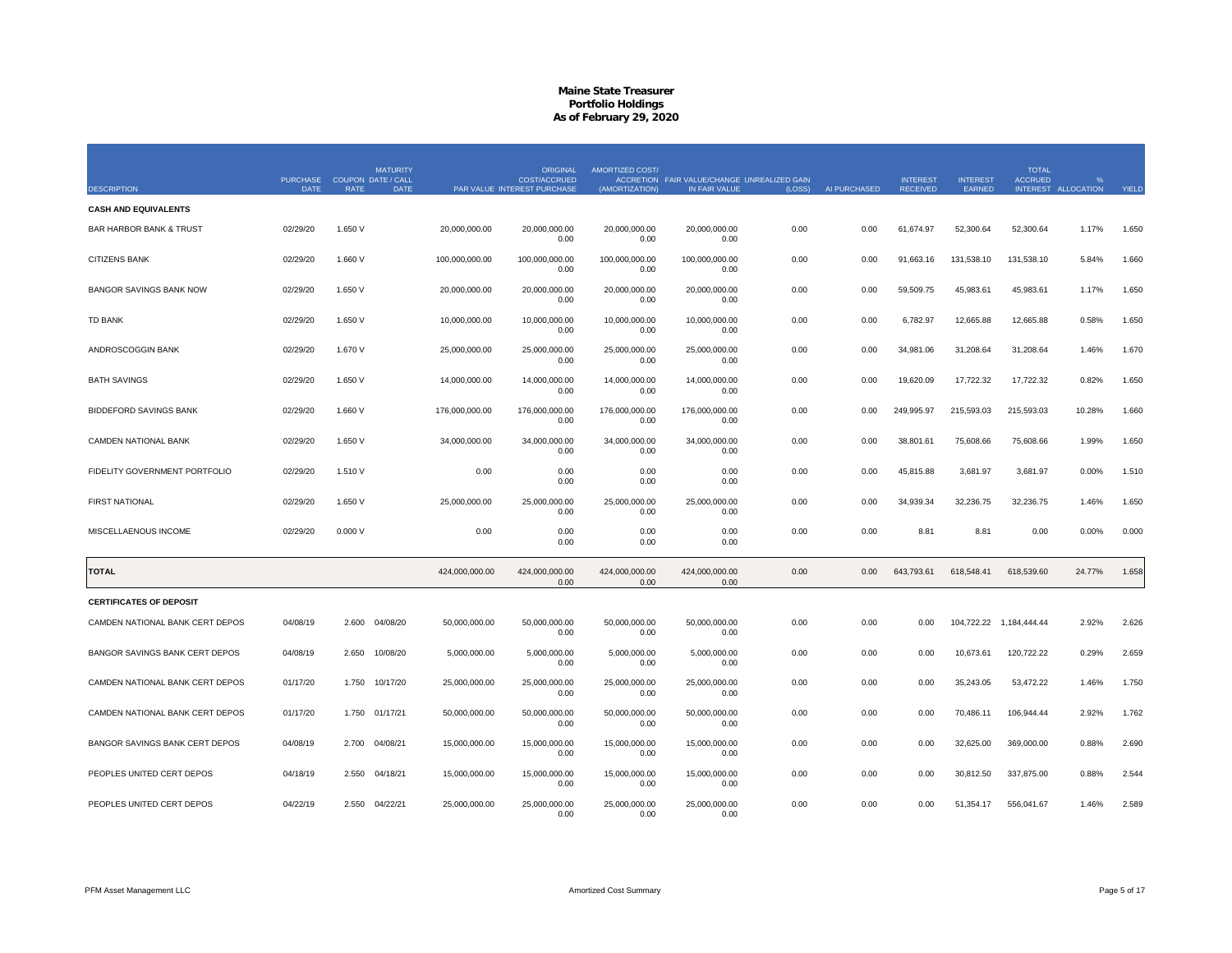|                                           | <b>PURCHASE</b> |             | <b>MATURITY</b><br><b>COUPON DATE / CALL</b> |                | <b>ORIGINAL</b><br><b>COST/ACCRUED</b> | AMORTIZED COST/               | ACCRETION FAIR VALUE/CHANGE UNREALIZED GAIN |            |               | <b>INTEREST</b> | <b>INTEREST</b> | <b>TOTAL</b><br><b>ACCRUED</b> |            |       |
|-------------------------------------------|-----------------|-------------|----------------------------------------------|----------------|----------------------------------------|-------------------------------|---------------------------------------------|------------|---------------|-----------------|-----------------|--------------------------------|------------|-------|
| <b>DESCRIPTION</b>                        | <b>DATE</b>     | <b>RATE</b> | <b>DATE</b>                                  |                | PAR VALUE INTEREST PURCHASE            | (AMORTIZATION)                | IN FAIR VALUE                               | (LOSS)     | AI PURCHASED  | <b>RECEIVED</b> | EARNED          | <b>INTEREST</b>                | ALLOCATION | YIELD |
| BAR HARBOR BANK & TRUST CERT DEPOS        | 06/12/19        | 2.330       | 06/12/21                                     | 50,000,000.00  | 50,000,000.00<br>0.00                  | 50,000,000.00<br>0.00         | 50,000,000.00<br>0.00                       | 0.00       | 0.00          | 0.00            | 93,847.22       | 851,097.22                     | 2.92%      | 2.290 |
| PEOPLES UNITED CERT DEPOS                 | 01/17/20        | 1.650       | 01/17/22                                     | 40,000,000.00  | 40,000,000.00<br>0.00                  | 40,000,000.00<br>0.00         | 40,000,000.00<br>0.00                       | 0.00       | 0.00          | 0.00            | 53,166.67       | 80,666.67                      | 2.34%      | 1.650 |
| <b>TOTAL</b>                              |                 |             |                                              | 275,000,000.00 | 275,000,000.00<br>0.00                 | 275,000,000.00<br>0.00        | 275,000,000.00<br>0.00                      | 0.00       | 0.00          | 0.00            |                 | 482,930.55 3,660,263.88        | 16.1%      | 2.182 |
| <b>U.S. TREASURIES</b>                    |                 |             |                                              |                |                                        |                               |                                             |            |               |                 |                 |                                |            |       |
| US TREASURY N/B NOTES<br>9128283G3        | 04/23/19        | 1.750       | 11/15/20                                     | 10,000,000.00  | 9,897,656.25<br>0.00                   | 9,953,300.00<br>5,224.90      | 10,042,188.00<br>26,563.00                  | 88,888.00  | 0.00          | 0.00            | 13,942.31       | 51,442.31                      | 0.59%      | 2.422 |
| US TREASURY N/B<br>9128286D7              | 02/26/20        | 2.500       | 02/28/21                                     | 25,000,000.00  | 25,265,625.00<br>0.00                  | 25,262,773.75<br>(2,851.25)   | 25,347,655.00<br>82,030.00                  | 84,881.25  | (307, 348.90) | 312,500.00      | 6,849.47        | 1,698.37                       | 1.48%      | 1.435 |
| <b>US TREASURY NOTES</b><br>9128284W7     | 09/16/19        | 2.750       | 08/15/21                                     | 25,000,000.00  | 25,432,617.19<br>0.00                  | 25,331,382.25<br>(17,743.75)  | 25,636,720.00<br>125,000.00                 | 305,337.75 | 0.00          | 343,750.00      | 54,485.93       | 28,331.04                      | 1.50%      | 1.825 |
| US TREASURY N/B NOTES<br>9128282F6        | 08/28/19        | 1 1 2 5     | 08/31/21                                     | 30,000,000.00  | 29.764.453.13<br>0.00                  | 29.823.705.60<br>9,237.90     | 30.060.936.00<br>187,500.00                 | 237,230.40 | 0.00          | 168,750.00      | 26,878.66       | 917.12                         | 1.76%      | 1.523 |
| <b>US TREASURY NOTES</b><br>9128286C9     | 09/30/19        | 2.500       | 02/15/22                                     | 25,000,000.00  | 25,493,164.06<br>0.00                  | 25,408,290.50<br>(16, 231.75) | 25,761,720.00<br>183,595.00                 | 353,429.50 | 0.00          | 312,500.00      | 49,532.66       | 25,755.49                      | 1.50%      | 1.649 |
| <b>US TREASURY NOTES</b><br>912828W89     | 09/03/19        | 1.875       | 03/31/22                                     | 40,000,000.00  | 40,404,687.50<br>0.00                  | 40,328,636.80<br>(12, 288.40) | 40,793,752.00<br>331,252.00                 | 465,115.20 | 0.00          | 0.00            | 59,426.23       | 313,524.59                     | 2.38%      | 1.473 |
| UNITED STATES TREASURY NOTES<br>9128286M7 | 10/29/19        | 2.250       | 04/15/22                                     | 23,000,000.00  | 23,321,640.63<br>19,795.08             | 23,278,152.34<br>(10, 170.60) | 23,646,875.00<br>186,875.00                 | 368,722.66 | 0.00          | 0.00            | 41,004.10       | 195,122.95                     | 1.38%      | 1.668 |
| UNITED STATES TREASURY NOTES<br>9128286M7 | 11/14/19        | 2.250       | 04/15/22                                     | 30,000,000.00  | 30,426,562.50<br>55,327.87             | 30,375,468.90<br>(13,719.60)  | 30,843,750.00<br>243,750.00                 | 468,281.10 | 0.00          | 0.00            | 53,483.61       | 254,508.20                     | 1.80%      | 1.647 |
| UNITED STATES TREASURY NOTES<br>9128286U9 | 10/31/19        | 2.125       | 05/15/22                                     | 25,000,000.00  | 25.289.062.50<br>0.00                  | 25,251,687.50<br>(8,920.50)   | 25,664,062.50<br>218,750.00                 | 412,375.00 | 0.00          | 0.00            | 42.324.86       | 156,164.15                     | 1.50%      | 1.658 |
| UNITED STATES TREASURY NOTES<br>9128286U9 | 10/31/19        | 2.125       | 05/15/22                                     | 25,000,000.00  | 25,289,062.50<br>0.00                  | 25,251,687.50<br>(8,920.50)   | 25,664,062.50<br>218,750.00                 | 412,375.00 | 0.00          | 0.00            | 42,324.86       | 156,164.15                     | 1.50%      | 1.658 |
| US TREASURY N/B NOTES<br>912828XG0        | 07/08/19        |             | 2.125 06/30/22                               | 27,000,000.00  | 27,241,523.44<br>0.00                  | 27,190,248.75<br>(6,373.35)   | 27,767,812.50<br>244,687.50                 | 577,563.75 | 0.00          | 0.00            | 45,710.85       | 96,150.41                      | 1.62%      | 1.815 |
| UNITED STATES TREASURY NOTES<br>9128287C8 | 07/19/19        | 1.750       | 07/15/22                                     | 25,000,000.00  | 24,945,312.50<br>0.00                  | 24,956,356.50<br>1,437.00     | 25,500,000.00<br>242,187.50                 | 543,643.50 | 0.00          | 0.00            | 34,855.77       | 55,288.46                      | 1.49%      | 1.826 |
| UNITED STATES TREASURY NOTES<br>9128287C8 | 08/01/19        | 1.750       | 07/15/22                                     | 25,000,000.00  | 24,967,773.44<br>0.00                  | 24,974,040.50<br>855.00       | 25,500,000.00<br>242.187.50                 | 525,959.50 | 0.00          | 0.00            | 34,855.77       | 55,288.46                      | 1.49%      | 1.795 |
| UNITED STATES TREASURY NOTES<br>9128287C8 | 08/05/19        |             | 1.750 07/15/22                               | 26,000,000.00  | 26,142,187.50<br>0.00                  | 26,115,240.84<br>(3,805.10)   | 26,520,000.00<br>251,875.00                 | 404,759.16 | 0.00          | 0.00            | 36,250.00       | 57,500.00                      | 1.55%      | 1.559 |
| UNITED STATES TREASURY NOTES<br>9128287C8 | 08/23/19        | 1.750       | 07/15/22                                     | 35,000,000.00  | 35,211,914.06<br>0.00                  | 35, 174, 631.45<br>(5,767.30) | 35,700,000.00<br>339,062.50                 | 525,368.55 | 0.00          | 0.00            | 48,798.08       | 77,403.85                      | 2.09%      | 1.535 |
| <b>US TREASURY NOTES</b><br>9128282S8     | 09/30/19        | 1.625       | 08/31/22                                     | 25,000,000.00  | 25,008,789.06<br>0.00                  | 25,007,644.50<br>(217.50)     | 25,453,125.00<br>257,812.50                 | 445,480.50 | 0.00          | 203,125.00      | 32,353.94       | 1,103.94                       | 1.49%      | 1.612 |
| UNITED STATES TREASURY NOTES<br>912828YK0 | 10/21/19        |             | 1.375 10/15/22                               | 30,000,000.00  | 29,844,140.63<br>6,762.30              | 29,862,633.90<br>4,062.90     | 30,379,686.00<br>332.811.00                 | 517,052.10 | 0.00          | 0.00            | 32,684.43       | 155,532.79                     | 1.77%      | 1.554 |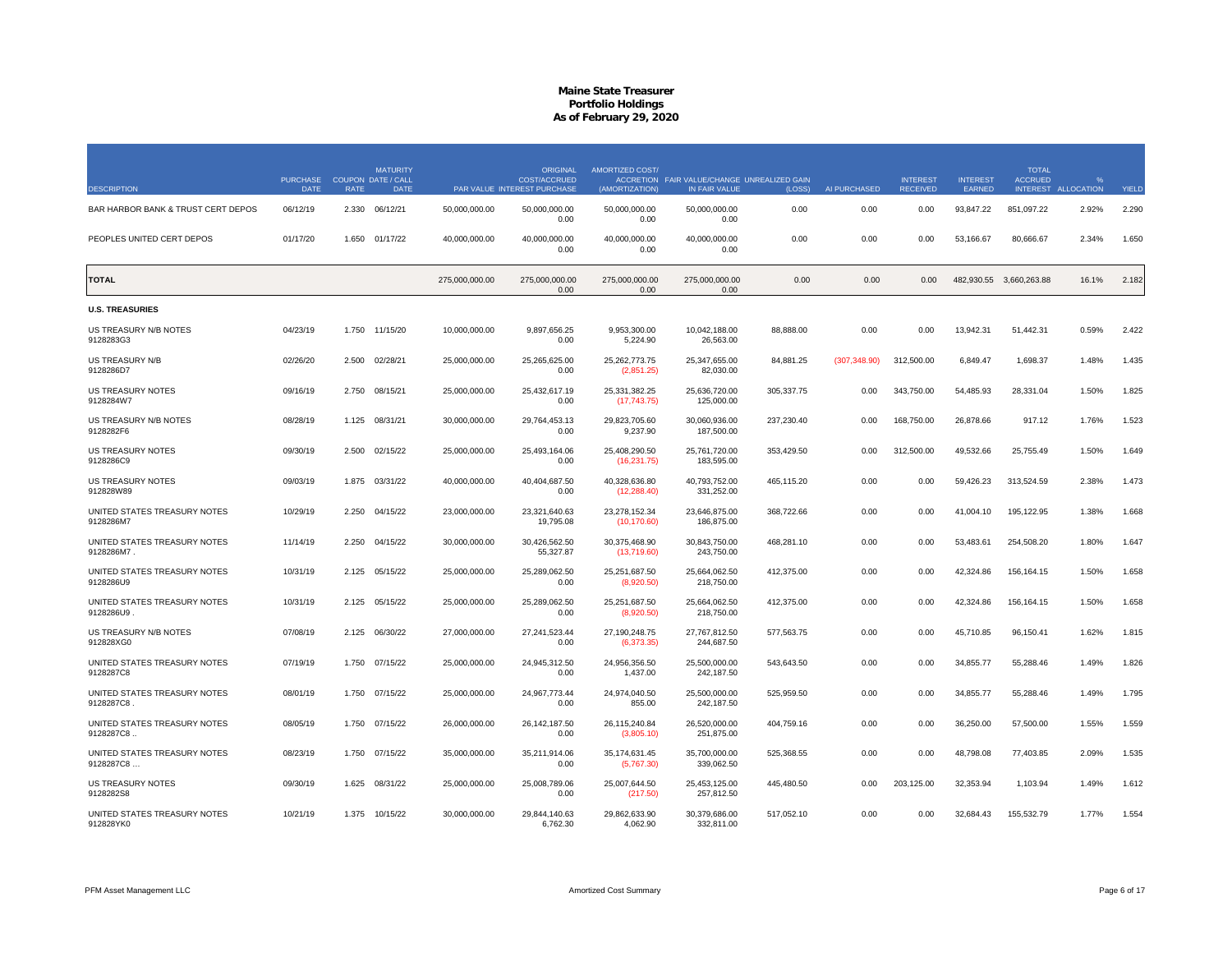| <b>DESCRIPTION</b>                                            | <b>PURCHASE</b><br><b>DATE</b> | <b>RATE</b> | <b>MATURITY</b><br><b>COUPON DATE / CALL</b><br><b>DATE</b> |                | <b>ORIGINAL</b><br><b>COST/ACCRUED</b><br>PAR VALUE INTEREST PURCHASE | AMORTIZED COST/<br>(AMORTIZATION) | ACCRETION FAIR VALUE/CHANGE UNREALIZED GAIN<br>IN FAIR VALUE | (LOSS)       | AI PURCHASED                 | <b>INTEREST</b><br><b>RECEIVED</b> | <b>INTEREST</b><br><b>EARNED</b> | <b>TOTAL</b><br><b>ACCRUED</b><br><b>INTEREST</b> | <b>ALLOCATION</b> | YIELD |
|---------------------------------------------------------------|--------------------------------|-------------|-------------------------------------------------------------|----------------|-----------------------------------------------------------------------|-----------------------------------|--------------------------------------------------------------|--------------|------------------------------|------------------------------------|----------------------------------|---------------------------------------------------|-------------------|-------|
| US TREASURY N/B NOTES                                         | 11/14/19                       | 2.000       | 10/31/22                                                    | 30,000,000.00  | 30,307,031.25                                                         | 30,276,944.70                     | 30,871,875.00                                                | 594,930.30   | 0.00                         | 0.00                               | 47,802.20                        | 201,098.90                                        | 1.80%             | 1.644 |
| 9128283C2                                                     |                                |             |                                                             |                | 23.076.92                                                             | (8.079.00)                        | 314.061.00                                                   |              |                              |                                    |                                  |                                                   |                   |       |
| UNITED STATES TREASURY NOTES<br>912828YW4                     | 12/31/19                       | 1.625       | 12/15/22                                                    | 30,000,000.00  | 30,008,203.13<br>21,311.48                                            | 30,007,774.20<br>(204.00)         | 30,609,375.00<br>337,500.00                                  | 601,600.80   | 0.00                         | 0.00                               | 38,627.05                        | 102,561.48                                        | 1.79%             | 1.616 |
| <b>TOTAL</b>                                                  |                                |             |                                                             | 511,000,000.00 | 514.261.406.27<br>126,273.65                                          | 513.830.600.48<br>(94, 474.90)    | 521,763,594.50<br>4,366,249.50                               | 7,932,994.02 | $(307, 348.90)$ 1,340,625.00 |                                    | 742,190.78                       | 1,985,556.66                                      | 30.48%            | 1.645 |
| FEDERAL AGENCY SECURITIES                                     |                                |             |                                                             |                |                                                                       |                                   |                                                              |              |                              |                                    |                                  |                                                   |                   |       |
| FEDERAL HOME LOAN BANKS NOTES<br>3130ADUJ9                    | 11/08/18                       | 2.375       | 03/30/20                                                    | 30,000,000.00  | 29,793,900.00<br>0.00                                                 | 29,987,966.10<br>12,448.80        | 30,017,790.00<br>(20, 130.00)                                | 29,823.90    | 0.00                         | 0.00                               | 59,375.00                        | 298,854.17                                        | 1.75%             | 2.880 |
| <b>FHLMC NOTES</b><br>3137EAEJ4                               | 10/18/17                       | 1.625       | 09/29/20                                                    | 20,000,000.00  | 19,931,200.00<br>0.00                                                 | 19,986,253.40<br>1,968.00         | 20,036,220.00<br>28,600.00                                   | 49,966.60    | 0.00                         | 0.00                               | 27,083.33                        | 137,222.22                                        | 1.17%             | 1.745 |
| <b>FANNIE MAE NOTES</b><br>3135G0U84                          | 11/07/18                       | 2.875       | 10/30/20                                                    | 20,000,000.00  | 19,951,400.00<br>0.00                                                 | 19,983,428.40<br>2,057.00         | 20,210,820.00<br>17,200.00                                   | 227,391.60   | 0.00                         | 0.00                               | 47,916.67                        | 193,263.89                                        | 1.18%             | 3.002 |
| <b>FANNIE MAE NOTES</b><br>3135G0U84                          | 12/31/18                       | 2.875       | 10/30/20                                                    | 15,000,000.00  | 15,071,400.00<br>0.00                                                 | 15,026,369.85<br>(3,277.80)       | 15,158,115.00<br>12,900.00                                   | 131,745.15   | 0.00                         | 0.00                               | 35,937.50                        | 144,947.92                                        | 0.89%             | 2.606 |
| FEDERAL HOME LOAN BANKS NOTES<br>3130AF5B9                    | 01/16/19                       | 3.000       | 10/12/21                                                    | 10,000,000.00  | 10,103,100.00<br>0.00                                                 | 10,061,758.20<br>(3, 112.90)      | 10,321,840.00<br>49,420.00                                   | 260,081.80   | 0.00                         | 0.00                               | 25,000.00                        | 115,833.33                                        | 0.60%             | 2.607 |
| <b>FANNIE MAE NOTES</b><br>3135G0S38                          | 02/26/19                       | 2.000       | 01/05/22                                                    | 15,000,000.00  | 14,788,500.00<br>0.00                                                 | 14,861,972.85<br>6,110.10         | 15,280,920.00<br>103,680.00                                  | 418,947.15   | 0.00                         | 0.00                               | 25,000.00                        | 46,666.67                                         | 0.89%             | 2.514 |
| <b>FANNIE MAE NOTES</b><br>3135G0U92                          | 09/16/19                       | 2.625       | 01/11/22                                                    | 25,000,000.00  | 25.462.250.00<br>0.00                                                 | 25,372,614.75<br>(16, 443.50)     | 25,759,425.00<br>163,575.00                                  | 386,810.25   | 0.00                         | 0.00                               | 54,687.50                        | 91,145.83                                         | 1.50%             | 1.807 |
| <b>FANNIE MAE NOTES</b><br>3135G0T45                          | 07/19/19                       | 1.875       | 04/05/22                                                    | 15,000,000.00  | 14,994,450.00<br>0.00                                                 | 14,995,813.65<br>162.90           | 15,283,110.00<br>119,955.00                                  | 287,296.35   | 0.00                         | 0.00                               | 23,437.50                        | 114,062.50                                        | 0.89%             | 1.889 |
| <b>FANNIE MAE NOTES</b><br>3135G0V59                          | 04/16/19                       | 2.250       | 04/12/22                                                    | 40,000,000.00  | 39,820,800.00<br>0.00                                                 | 39,872,014.00<br>4,904.00         | 41,074,600.00<br>312,960.00                                  | 1,202,586.00 | 0.00                         | 0.00                               | 75,000.00                        | 347,500.00                                        | 2.40%             | 2.406 |
| <b>FANNIE MAE NOTES</b><br>3135G0V59                          | 05/15/19                       | 2.250       | 04/12/22                                                    | 20,000,000.00  | 20,021,600.00<br>0.00                                                 | 20,015,968.20<br>(613.40)         | 20,537,300.00<br>156,480.00                                  | 521,331.80   | 0.00                         | 0.00                               | 37,500.00                        | 173,750.00                                        | 1.20%             | 2.211 |
| FEDERAL FARM CREDIT BANK (CALLABLE) NOT 01/31/20<br>3133ELKL7 |                                | 1.625       | 04/29/22<br>03/01/20                                        | 48,500,000.00  | 48,487,875.00<br>4,378.47                                             | 48,488,208.68<br>323.01           | 48,520,758.00<br>32,786.00                                   | 32,549.32    | 0.00                         | 0.00                               | 65,677.09                        | 70,055.56                                         | 2.83%             | 1.637 |
| FEDERAL HOME LOAN BANK<br>313379Q69                           | 07/15/19                       | 2.125       | 06/10/22                                                    | 30,000,000.00  | 30,176,400.00<br>0.00                                                 | 30,139,225.20<br>(4,993.80)       | 30,782,640.00<br>249,570.00                                  | 643,414.80   | 0.00                         | 0.00                               | 53,125.00                        | 143,437.50                                        | 1.80%             | 1.916 |
| <b>FANNIE MAE NOTES</b><br>3135G0W33                          | 10/24/19                       | 1.375       | 09/06/22                                                    | 25,000,000.00  | 24.816.750.00<br>45,833.33                                            | 24.838.959.25<br>5,246.25         | 25.268.475.00<br>255,725.00                                  | 429,515.75   | 0.00                         | 0.00                               | 28,645.83                        | 167,100.69                                        | 1.48%             | 1.638 |
| <b>FANNIE MAE NOTES</b><br>3135G0W33                          | 10/29/19                       | 1.375       | 09/06/22                                                    | 10,000,000.00  | 9,912,800.00<br>20,243.06                                             | 9.922.992.90<br>2,506.40          | 10,107,390.00<br>102,290.00                                  | 184,397.10   | 0.00                         | 0.00                               | 11.458.34                        | 66,840.28                                         | 0.59%             | 1.689 |
| FEDERAL HOME LOAN BANKS NOTES<br>3130AH7E7                    | 10/31/19                       | 2.000       | 10/03/22                                                    | 25,000,000.00  | 25,018,750.00<br>38,888.89                                            | 25,016,769.00<br>(491.25)         | 25,013,500.00<br>(2,525.00)                                  | (3,269.00)   | 0.00                         | 0.00                               | 41,666.67                        | 205,555.56                                        | 1.46%             | 1.973 |
| <b>FANNIE MAE NOTES</b><br>3135G0X40                          | 01/17/20                       | 1.800       | 01/17/23<br>07/17/20                                        | 50,000,000.00  | 49,990,000.00<br>0.00                                                 | 49,990,398.50<br>272.00           | 50,101,800.00<br>55.100.00                                   | 111,401.50   | 0.00                         | 0.00                               | 75,000.00                        | 110,000.00                                        | 2.93%             | 1.807 |
| FNMA (CALLABLE) NOTES<br>3135G0Y49                            | 02/26/20                       | 1.700       | 02/21/23<br>08/21/20                                        | 10,000,000.00  | 10,001,000.00<br>2,361.11                                             | 10,000,971.40<br>(28.60)          | 10,022,580.00<br>21,580.00                                   | 21,608.60    | (2,361.11)                   | 0.00                               | 2,361.11                         | 4,722.22                                          | 0.59%             | 1.697 |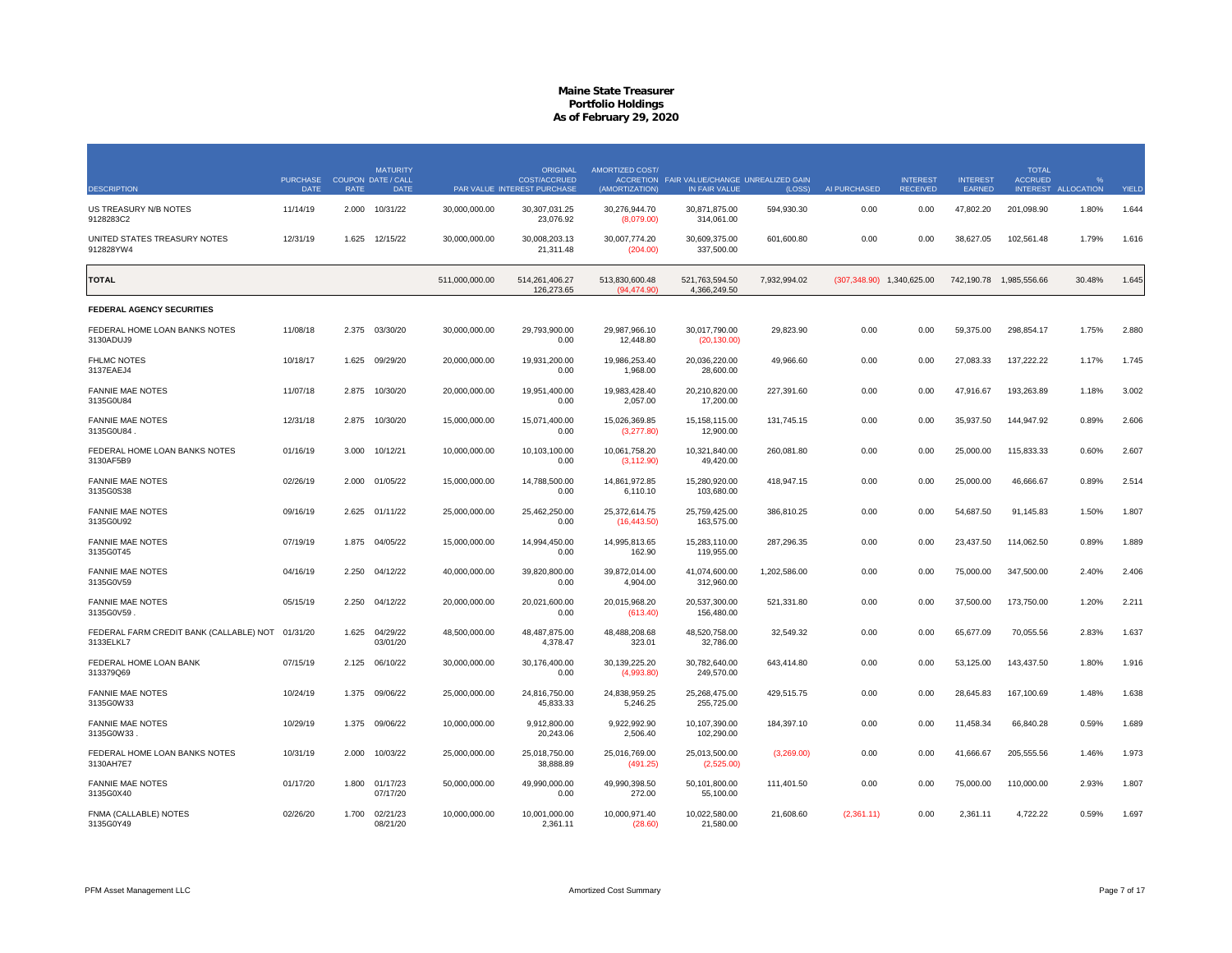| <b>DESCRIPTION</b>                          | <b>PURCHASE</b><br><b>DATE</b> | <b>RATE</b> | <b>MATURITY</b><br><b>COUPON DATE / CALL</b><br><b>DATE</b> |                  | ORIGINAL<br>COST/ACCRUED<br>PAR VALUE INTEREST PURCHASE | AMORTIZED COST/<br>(AMORTIZATION) | ACCRETION FAIR VALUE/CHANGE UNREALIZED GAIN<br>IN FAIR VALUE | (LOSS)        | AI PURCHASED | <b>INTEREST</b><br><b>RECEIVED</b> | <b>INTEREST</b><br><b>EARNED</b> | <b>TOTAL</b><br><b>ACCRUED</b><br><b>INTEREST</b> | <b>ALLOCATION</b> | YIELD |
|---------------------------------------------|--------------------------------|-------------|-------------------------------------------------------------|------------------|---------------------------------------------------------|-----------------------------------|--------------------------------------------------------------|---------------|--------------|------------------------------------|----------------------------------|---------------------------------------------------|-------------------|-------|
| FNMA (CALLABLE) NOTES<br>3135G0Y49.         | 02/26/20                       | 1.700       | 02/21/23<br>08/21/20                                        | 50,000,000.00    | 50,005,000.00<br>11,805.56                              | 50,004,857.00<br>(143.00)         | 50,112,900.00<br>107,900.00                                  | 108,043.00    | (11,805.56)  | 0.00                               | 11,805.55                        | 23,611.11                                         | 2.93%             | 1.697 |
| <b>TOTAL</b>                                |                                |             |                                                             | 458,500,000.00   | 458,347,175.00<br>123,510.42                            | 458,566,541.33<br>6,894.21        | 463,610,183.00<br>1,767,066.00                               | 5,043,641.67  | (14, 166.67) | 0.00                               |                                  | 700,677.09 2,454,569.45                           | 27.08%            | 2.039 |
| <b>CORPORATE NOTES</b>                      |                                |             |                                                             |                  |                                                         |                                   |                                                              |               |              |                                    |                                  |                                                   |                   |       |
| MICROSOFT CORP (CALLABLE) NOTE<br>594918BW3 | 02/06/20                       | 2.400       | 02/06/22<br>03/01/20                                        | 10,000,000.00    | 10,156,600.00<br>0.00                                   | 10,150,991.00<br>(5,609.00)       | 10,210,260.00<br>53,660.00                                   | 59,269.00     | 0.00         | 0.00                               | 16,666.67                        | 16,666.67                                         | 0.60%             | 1.601 |
| JOHNSON & JOHNSON CORP NOTES<br>478160CD4   | 03/08/19                       | 2.250       | 03/03/22                                                    | 16,893,000.00    | 16,680,992.85<br>0.00                                   | 16,748,779.22<br>5,795.65         | 17, 197, 952.44<br>50,324.25                                 | 449,173.22    | 0.00         | 0.00                               | 31,674.38                        | 187,934.63                                        | 1.00%             | 2.690 |
| <b>TOTAL</b>                                |                                |             |                                                             | 26,893,000.00    | 26,837,592.85<br>0.00                                   | 26,899,770.22<br>186.65           | 27,408,212.44<br>103,984.25                                  | 508,442.22    | 0.00         | 0.00                               | 48,341.05                        | 204,601.30                                        | 1.60%             | 2.285 |
| <b>GRAND TOTAL</b>                          |                                |             |                                                             | 1,695,393,000.00 | 1,698,446,174.12<br>249,784.07                          | 1,698,296,912.03<br>(87, 394.04)  | 1,711,781,989.94<br>6,237,299.75                             | 13,485,077.91 |              | $(321, 515.57)$ 1,984,418.61       | 2,592,687.88                     | 8,923,530.89                                      | 100.00%           | 1.852 |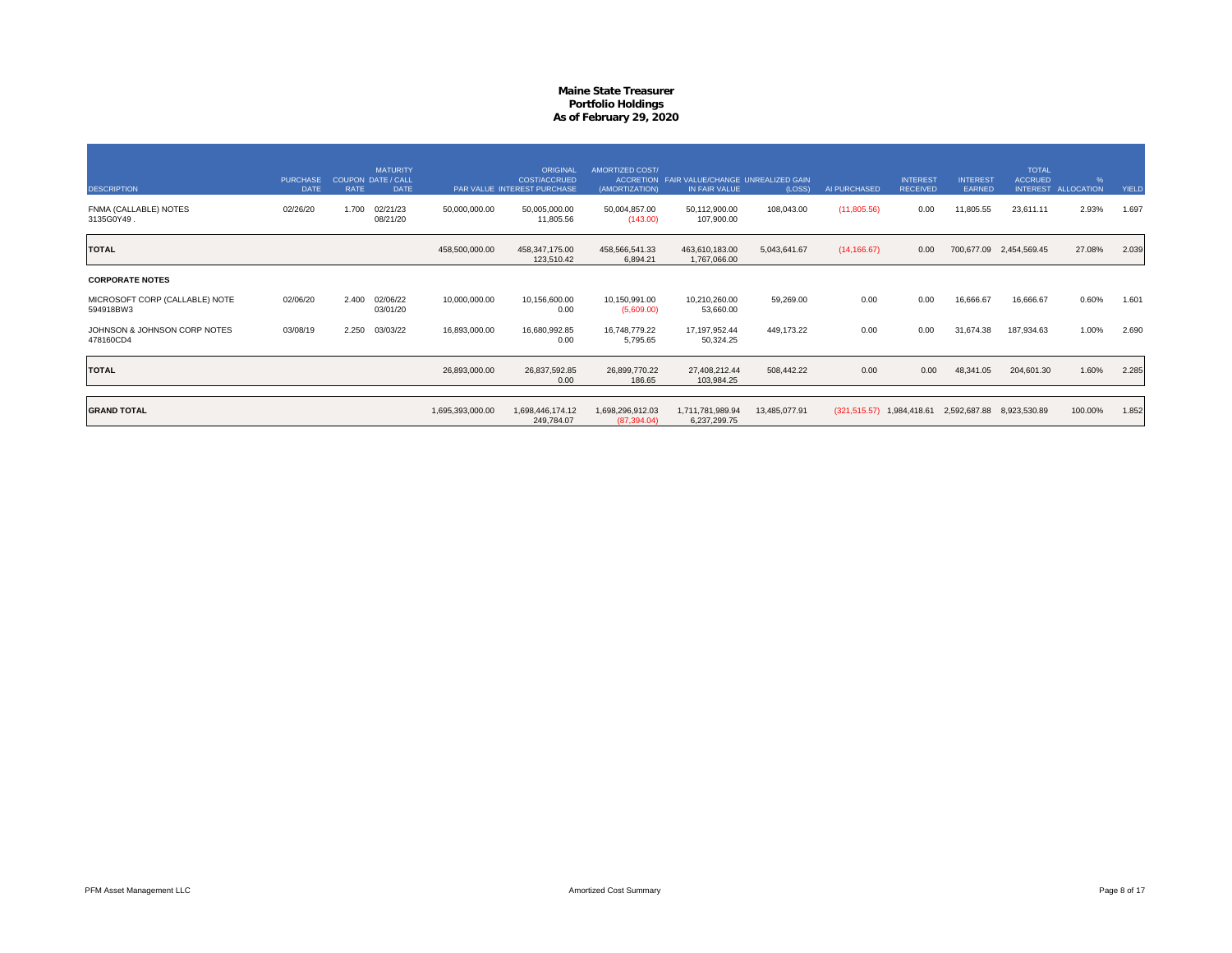## **Maine State Treasurer GASB 40 - Deposit and Investment Risk Disclosure As of February 29, 2020**

|                         |                                              |             |                |                        |                  |                 |               |                                |                                |                      |                                |                | <b>WEIGHTED</b><br><b>AVERAGE</b>   |
|-------------------------|----------------------------------------------|-------------|----------------|------------------------|------------------|-----------------|---------------|--------------------------------|--------------------------------|----------------------|--------------------------------|----------------|-------------------------------------|
|                         |                                              |             | <b>COUPON</b>  | <b>MATURITY</b>        | <b>NEXT CALL</b> |                 | MOODYS'       | PAR VALUE/                     |                                | ORIGINAL % PORTFOLIO |                                | % PORTFOLIO    | <b>EFFECTIVE</b><br><b>DURATION</b> |
| <b>CUSIP</b>            |                                              | <b>TYPE</b> | <b>RATE</b>    | <b>DATE</b>            |                  | DATE S&P RATING | <b>RATING</b> | <b>SHARES</b>                  |                                | COST ORIGINAL COST   | MARKET VALUE MARKET VALUE      |                | (YEARS)                             |
| <b>US TREASURY</b>      |                                              |             |                |                        |                  |                 |               |                                |                                |                      |                                |                |                                     |
| 9128283G3               | <b>U.S. TREASURY</b>                         |             | 1.750          | 11/15/2020             |                  | AA+             | Aaa           | 10,000,000.00                  | 9,897,656.25                   | 0.58%                | 10,042,188.00                  | 0.59%          | 0.70                                |
| 9128286D7               | <b>U.S. TREASURY</b>                         |             | 2.500          | 2/28/2021              |                  | AA+             | Aaa           | 25,000,000.00                  | 25,265,625.00                  | 1.49%                | 25,347,655.00                  | 1.48%          | 0.99                                |
| 9128284W7               | <b>U.S. TREASURY</b>                         |             | 2.750          | 8/15/2021              |                  | AA+             | Aaa           | 25,000,000.00                  | 25,432,617.19                  | 1.50%                | 25,636,720.00                  | 1.50%          | 1.43                                |
| 9128282F6               | <b>U.S. TREASURY</b>                         |             | 1.125          | 8/31/2021              |                  | AA+             | Aaa           | 30,000,000.00                  | 29,764,453.13                  | 1.75%                | 30,060,936.00                  | 1.76%          | 1.48                                |
| 9128286C9               | <b>U.S. TREASURY</b>                         |             | 2.500          | 2/15/2022              |                  | $AA+$           | Aaa           | 25,000,000.00                  | 25,493,164.06                  | 1.50%                | 25,761,720.00                  | 1.50%          | 1.92                                |
| 912828W89               | <b>U.S. TREASURY</b>                         |             | 1.875          | 3/31/2022              |                  | AA+             | Aaa           | 40,000,000.00                  | 40,404,687.50                  | 2.38%                | 40,793,752.00                  | 2.38%          | 2.03                                |
| 9128286M7               | <b>U.S. TREASURY</b>                         |             | 2.250          | 4/15/2022              |                  | AA+             | Aaa           | 23,000,000.00                  | 23,321,640.63                  | 1.37%                | 23,646,875.00                  | 1.38%          | 2.06                                |
| 9128286M7.              | <b>U.S. TREASURY</b>                         |             | 2.250          | 4/15/2022              |                  | AA+             | Aaa           | 30,000,000.00                  | 30,426,562.50                  | 1.79%                | 30,843,750.00                  | 1.80%          | 2.06                                |
| 9128286U9               | <b>U.S. TREASURY</b>                         |             | 2.125          | 5/15/2022              |                  | AA+             | Aaa           | 25,000,000.00                  | 25,289,062.50                  | 1.49%                | 25,664,062.50                  | 1.50%          | 2.15                                |
| 9128286U9.              | <b>U.S. TREASURY</b>                         |             | 2.125          | 5/15/2022              |                  | AA+             | Aaa           | 25,000,000.00                  | 25,289,062.50                  | 1.49%                | 25,664,062.50                  | 1.50%          | 2.15                                |
| 912828XG0               | <b>U.S. TREASURY</b>                         |             | 2.125          | 6/30/2022              |                  | AA+             | Aaa           | 27,000,000.00                  | 27,241,523.44                  | 1.60%                | 27,767,812.50                  | 1.62%          | 2.27                                |
| 9128287C8               | <b>U.S. TREASURY</b>                         |             | 1.750          | 7/15/2022              |                  | $AA+$           | Aaa           | 25,000,000.00                  | 24,945,312.50                  | 1.47%                | 25,500,000.00                  | 1.49%          | 2.32                                |
| 9128287C8.              | <b>U.S. TREASURY</b>                         |             | 1.750          | 7/15/2022              |                  | AA+             | Aaa           | 25,000,000.00                  | 24,967,773.44                  | 1.47%                | 25,500,000.00                  | 1.49%          | 2.32                                |
| 9128287C8.<br>9128287C8 | <b>U.S. TREASURY</b>                         |             | 1.750          | 7/15/2022              |                  | AA+             | Aaa           | 26,000,000.00                  | 26, 142, 187.50                | 1.54%<br>2.07%       | 26,520,000.00                  | 1.55%<br>2.09% | 2.32                                |
| 9128282S8               | <b>U.S. TREASURY</b><br><b>U.S. TREASURY</b> |             | 1.750<br>1.625 | 7/15/2022<br>8/31/2022 |                  | AA+<br>AA+      | Aaa<br>Aaa    | 35,000,000.00<br>25,000,000.00 | 35,211,914.06<br>25,008,789.06 | 1.47%                | 35,700,000.00<br>25,453,125.00 | 1.49%          | 2.32<br>2.45                        |
| 912828YK0               | <b>U.S. TREASURY</b>                         |             | 1.375          | 10/15/2022             |                  | AA+             | Aaa           | 30,000,000.00                  | 29,844,140.63                  | 1.76%                | 30,379,686.00                  | 1.77%          | 2.56                                |
| 9128283C2               | <b>U.S. TREASURY</b>                         |             | 2.000          | 10/31/2022             |                  | AA+             | Aaa           | 30,000,000.00                  | 30,307,031.25                  | 1.78%                | 30,871,875.00                  | 1.80%          | 2.58                                |
| 912828YW4               | <b>U.S. TREASURY</b>                         |             | 1.625          | 12/15/2022             |                  | AA+             | Aaa           | 30,000,000.00                  | 30,008,203.13                  | 1.77%                | 30,609,375.00                  | 1.79%          | 2.72                                |
|                         |                                              |             |                |                        |                  |                 |               |                                |                                |                      |                                |                |                                     |
| <b>ISSUER TOTAL</b>     |                                              |             |                |                        |                  |                 |               | 511,000,000.00                 | 514,261,406.27                 | 30.28%               | 521,763,594.50                 | 30.48%         | 2.10                                |
|                         |                                              |             |                |                        |                  |                 |               |                                |                                |                      |                                |                |                                     |
| <b>FNMA</b>             |                                              |             |                |                        |                  |                 |               |                                |                                |                      |                                |                |                                     |
| 3135G0U84               | U.S. INSTRUMENTALITY                         |             | 2.875          | 10/30/2020             |                  | AA+             | Aaa           | 20,000,000.00                  | 19,951,400.00                  | 1.17%                | 20,210,820.00                  | 1.18%          | 0.66                                |
| 3135G0U84               | U.S. INSTRUMENTALITY                         |             | 2.875          | 10/30/2020             |                  | AA+             | Aaa           | 15,000,000.00                  | 15,071,400.00                  | 0.89%                | 15, 158, 115.00                | 0.89%          | 0.66                                |
| 3135G0S38               | <b>U.S. INSTRUMENTALITY</b>                  |             | 2.000          | 1/5/2022               |                  | AA+             | Aaa           | 15,000,000.00                  | 14,788,500.00                  | 0.87%                | 15,280,920.00                  | 0.89%          | 1.81                                |
| 3135G0U92               | <b>U.S. INSTRUMENTALITY</b>                  |             | 2.625          | 1/11/2022              |                  | AA+             | Aaa           | 25,000,000.00                  | 25,462,250.00                  | 1.50%                | 25,759,425.00                  | 1.50%          | 1.82                                |
| 3135G0T45               | U.S. INSTRUMENTALITY                         |             | 1.875          | 4/5/2022               |                  | AA+             | Aaa           | 15,000,000.00                  | 14,994,450.00                  | 0.88%                | 15,283,110.00                  | 0.89%          | 2.04                                |
| 3135G0V59               | <b>U.S. INSTRUMENTALITY</b>                  |             | 2.250          | 4/12/2022              |                  | $AA+$           | Aaa           | 40,000,000.00                  | 39,820,800.00                  | 2.34%                | 41,074,600.00                  | 2.40%          | 2.06                                |
| 3135G0V59               | U.S. INSTRUMENTALITY                         |             | 2.250          | 4/12/2022              |                  | AA+             | Aaa           | 20,000,000.00                  | 20,021,600.00                  | 1.18%                | 20,537,300.00                  | 1.20%          | 2.06                                |
| 3135G0W33               | <b>U.S. INSTRUMENTALITY</b>                  |             | 1.375          | 9/6/2022               |                  | AA+             | Aaa           | 25,000,000.00                  | 24,816,750.00                  | 1.46%                | 25,268,475.00                  | 1.48%          | 2.46                                |
| 3135G0W33               | U.S. INSTRUMENTALITY                         |             | 1.375          | 9/6/2022               |                  | AA+             | Aaa           | 10,000,000.00                  | 9,912,800.00                   | 0.58%                | 10,107,390.00                  | 0.59%          | 2.46                                |
| 3135G0X40               | <b>U.S. INSTRUMENTALITY</b>                  |             | 1.800          | 1/17/2023              | 7/17/2020        | $AA+$           | Aaa           | 50,000,000.00                  | 49,990,000.00                  | 2.94%                | 50,101,800.00                  | 2.93%          | 1.08                                |
| 3135G0Y49               | <b>U.S. INSTRUMENTALITY</b>                  |             | 1.700          | 2/21/2023              | 8/21/2020        | AA+             | Aaa           | 10,000,000.00                  | 10,001,000.00                  | 0.59%                | 10,022,580.00                  | 0.59%          | 1.13                                |
| 3135G0Y49               | <b>U.S. INSTRUMENTALITY</b>                  |             | 1.700          | 2/21/2023              | 8/21/2020        | $AA+$           | Aaa           | 50,000,000.00                  | 50,005,000.00                  | 2.94%                | 50,112,900.00                  | 2.93%          | 1.13                                |
| <b>ISSUER TOTAL</b>     |                                              |             |                |                        |                  |                 |               | 295,000,000.00                 | 294,835,950.00                 | 17.36%               | 298,917,435.00                 | 17.46%         | 1.56                                |
|                         |                                              |             |                |                        |                  |                 |               |                                |                                |                      |                                |                |                                     |
| <u>TD BANK</u>          |                                              |             |                |                        |                  |                 |               |                                |                                |                      |                                |                |                                     |
|                         | CASH AND CASH EQUIVALENTS                    |             |                | 3/1/2020               |                  | <b>NR</b>       | <b>NR</b>     | 176.000.000.00                 | 176.000.000.00                 | 10.36%               | 176.000.000.00                 | 10.28%         | 0.00                                |
|                         |                                              |             |                |                        |                  |                 |               |                                |                                |                      |                                |                |                                     |
| <b>ISSUER TOTAL</b>     |                                              |             |                |                        |                  |                 |               | 176,000,000.00                 | 176,000,000.00                 | 10.36%               | 176,000,000.00                 | 10.28%         | 0.00                                |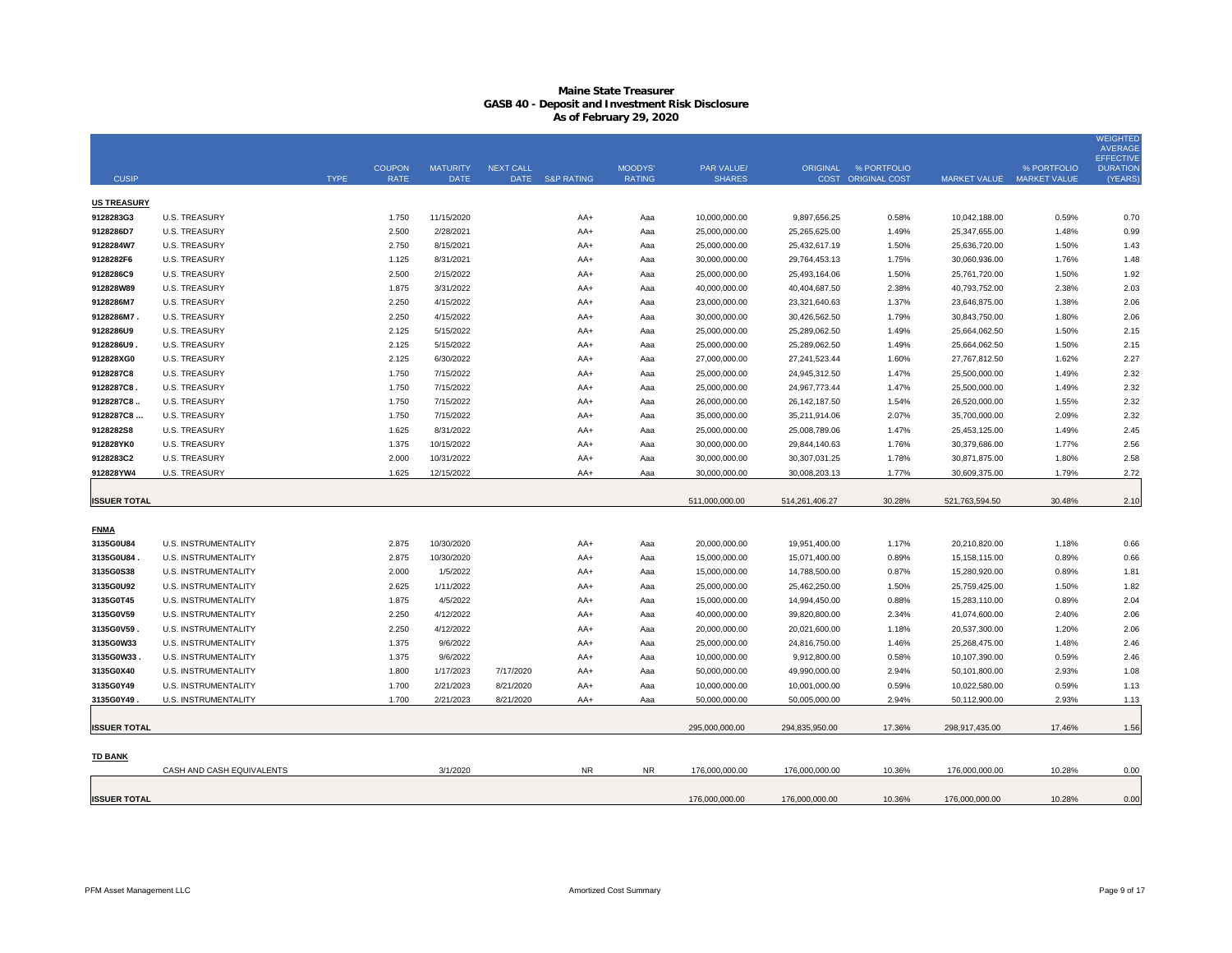## **Maine State Treasurer GASB 40 - Deposit and Investment Risk Disclosure As of February 29, 2020**

|                          |                                |             | <b>COUPON</b> | <b>MATURITY</b> | <b>NEXT CALL</b> |                       | MOODYS'       | PAR VALUE/     |                | ORIGINAL % PORTFOLIO |                           | % PORTFOLIO | <b>WEIGHTED</b><br><b>AVERAGE</b><br><b>EFFECTIVE</b><br><b>DURATION</b> |
|--------------------------|--------------------------------|-------------|---------------|-----------------|------------------|-----------------------|---------------|----------------|----------------|----------------------|---------------------------|-------------|--------------------------------------------------------------------------|
| <b>CUSIP</b>             |                                | <b>TYPE</b> | <b>RATE</b>   | <b>DATE</b>     | DATE             | <b>S&amp;P RATING</b> | <b>RATING</b> | <b>SHARES</b>  |                | COST ORIGINAL COST   | MARKET VALUE MARKET VALUE |             | (YEARS)                                                                  |
| <b>CAMDEN NATIONAL</b>   |                                |             |               |                 |                  |                       |               |                |                |                      |                           |             |                                                                          |
|                          | CASH AND CASH EQUIVALENTS      |             |               | 3/1/2020        |                  | <b>NR</b>             | <b>NR</b>     | 34,000,000.00  | 34,000,000.00  | 2.00%                | 34,000,000.00             | 1.99%       | 0.00                                                                     |
|                          | <b>CERTIFICATES OF DEPOSIT</b> |             | 2.600         | 4/8/2020        |                  | <b>NR</b>             | <b>NR</b>     | 50,000,000.00  | 50,000,000.00  | 2.94%                | 50,000,000.00             | 2.92%       | 0.11                                                                     |
|                          | CERTIFICATES OF DEPOSIT        |             | 1.750         | 10/17/2020      |                  | <b>NR</b>             | <b>NR</b>     | 25,000,000.00  | 25,000,000.00  | 1.47%                | 25,000,000.00             | 1.46%       | 0.62                                                                     |
|                          | CERTIFICATES OF DEPOSIT        |             | 1.750         | 1/17/2021       |                  | <b>NR</b>             | <b>NR</b>     | 50,000,000.00  | 50,000,000.00  | 2.94%                | 50,000,000.00             | 2.92%       | 0.88                                                                     |
| <b>ISSUER TOTAL</b>      |                                |             |               |                 |                  |                       |               | 159,000,000.00 | 159,000,000.00 | 9.36%                | 159,000,000.00            | 9.29%       | 0.41                                                                     |
|                          |                                |             |               |                 |                  |                       |               |                |                |                      |                           |             |                                                                          |
| <b>CITIZENS BANK</b>     | CASH AND CASH EQUIVALENTS      |             |               | 3/1/2020        |                  | NR                    | <b>NR</b>     | 100,000,000.00 | 100,000,000.00 | 5.89%                | 100,000,000.00            | 5.84%       | 0.00                                                                     |
|                          |                                |             |               |                 |                  |                       |               |                |                |                      |                           |             |                                                                          |
| <b>ISSUER TOTAL</b>      |                                |             |               |                 |                  |                       |               | 100,000,000.00 | 100,000,000.00 | 5.89%                | 100,000,000.00            | 5.84%       | 0.00                                                                     |
|                          |                                |             |               |                 |                  |                       |               |                |                |                      |                           |             |                                                                          |
| <b>FHLB</b><br>3130ADUJ9 | U.S. INSTRUMENTALITY           |             | 2.375         | 3/30/2020       |                  | AA+                   | Aaa           | 30,000,000.00  | 29,793,900.00  | 1.75%                | 30,017,790.00             | 1.75%       | 0.08                                                                     |
| 3130AF5B9                | U.S. INSTRUMENTALITY           |             | 3.000         | 10/12/2021      |                  | AA+                   | Aaa           | 10,000,000.00  | 10,103,100.00  | 0.59%                | 10,321,840.00             | 0.60%       | 1.57                                                                     |
| 313379Q69                | <b>U.S. INSTRUMENTALITY</b>    |             | 2.125         | 6/10/2022       |                  | AA+                   | Aaa           | 30,000,000.00  | 30,176,400.00  | 1.78%                | 30,782,640.00             | 1.80%       | 2.22                                                                     |
| 3130AH7E7                | U.S. INSTRUMENTALITY           |             | 2.000         | 10/3/2022       |                  | AA+                   | Aaa           | 25,000,000.00  | 25,018,750.00  | 1.47%                | 25,013,500.00             | 1.46%       | 2.50                                                                     |
|                          |                                |             |               |                 |                  |                       |               |                |                |                      |                           |             |                                                                          |
| <b>ISSUER TOTAL</b>      |                                |             |               |                 |                  |                       |               | 95,000,000.00  | 95,092,150.00  | 5.60%                | 96,135,770.00             | 5.62%       | 1.55                                                                     |
| PEOPLE'S UNITED BANK     |                                |             |               |                 |                  |                       |               |                |                |                      |                           |             |                                                                          |
|                          | <b>CERTIFICATES OF DEPOSIT</b> |             | 2.550         | 4/18/2021       |                  | <b>NR</b>             | <b>NR</b>     | 15,000,000.00  | 15,000,000.00  | 0.88%                | 15,000,000.00             | 0.88%       | 1.12                                                                     |
|                          | <b>CERTIFICATES OF DEPOSIT</b> |             | 2.550         | 4/22/2021       |                  | <b>NR</b>             | <b>NR</b>     | 25,000,000.00  | 25,000,000.00  | 1.47%                | 25,000,000.00             | 1.46%       | 1.09                                                                     |
|                          | CERTIFICATES OF DEPOSIT        |             | 1.650         | 1/17/2022       |                  | <b>NR</b>             | <b>NR</b>     | 40,000,000.00  | 40,000,000.00  | 2.36%                | 40,000,000.00             | 2.34%       | 1.84                                                                     |
|                          |                                |             |               |                 |                  |                       |               |                |                |                      |                           |             |                                                                          |
| <b>ISSUER TOTAL</b>      |                                |             |               |                 |                  |                       |               | 80,000,000.00  | 80,000,000.00  | 4.71%                | 80,000,000.00             | 4.67%       | 1.47                                                                     |
| <b>BAR HARBOR</b>        |                                |             |               |                 |                  |                       |               |                |                |                      |                           |             |                                                                          |
|                          | CASH AND CASH EQUIVALENTS      |             |               | 3/1/2020        |                  | <b>NR</b>             | <b>NR</b>     | 20,000,000.00  | 20,000,000.00  | 1.18%                | 20,000,000.00             | 1.17%       | 0.00                                                                     |
|                          | CERTIFICATES OF DEPOSIT        |             | 2.330         | 6/12/2021       |                  | <b>NR</b>             | <b>NR</b>     | 50,000,000.00  | 50,000,000.00  | 2.94%                | 50,000,000.00             | 2.92%       | 1.27                                                                     |
|                          |                                |             |               |                 |                  |                       |               |                |                |                      |                           |             |                                                                          |
| <b>ISSUER TOTAL</b>      |                                |             |               |                 |                  |                       |               | 70,000,000.00  | 70,000,000.00  | 4.12%                | 70,000,000.00             | 4.09%       | 0.91                                                                     |
|                          |                                |             |               |                 |                  |                       |               |                |                |                      |                           |             |                                                                          |
| <b>FFCB</b><br>3133ELKL7 | <b>U.S. INSTRUMENTALITY</b>    |             | 1.625         | 4/29/2022       | 3/1/2020         | AA+                   | Aaa           | 48,500,000.00  | 48,487,875.00  | 2.85%                | 48,520,758.00             | 2.83%       | 0.69                                                                     |
|                          |                                |             |               |                 |                  |                       |               |                |                |                      |                           |             |                                                                          |
| <b>ISSUER TOTAL</b>      |                                |             |               |                 |                  |                       |               | 48,500,000.00  | 48,487,875.00  | 2.85%                | 48,520,758.00             | 2.83%       | 0.69                                                                     |
| <b>BANGOR SAVINGS</b>    |                                |             |               |                 |                  |                       |               |                |                |                      |                           |             |                                                                          |
|                          | CASH AND CASH EQUIVALENTS      |             |               | 3/1/2020        |                  | <b>NR</b>             | <b>NR</b>     | 20,000,000.00  | 20,000,000.00  | 1.18%                | 20,000,000.00             | 1.17%       | 0.00                                                                     |
|                          | <b>CERTIFICATES OF DEPOSIT</b> |             | 2.650         | 10/8/2020       |                  | <b>NR</b>             | <b>NR</b>     | 5,000,000.00   | 5,000,000.00   | 0.29%                | 5,000,000.00              | 0.29%       | 0.60                                                                     |
|                          | CERTIFICATES OF DEPOSIT        |             | 2.700         | 4/8/2021        |                  | <b>NR</b>             | <b>NR</b>     | 15,000,000.00  | 15,000,000.00  | 0.88%                | 15,000,000.00             | 0.88%       | 1.09                                                                     |
|                          |                                |             |               |                 |                  |                       |               |                |                |                      |                           |             |                                                                          |
| <b>ISSUER TOTAL</b>      |                                |             |               |                 |                  |                       |               | 40,000,000.00  | 40,000,000.00  | 2.36%                | 40,000,000.00             | 2.34%       | 0.48                                                                     |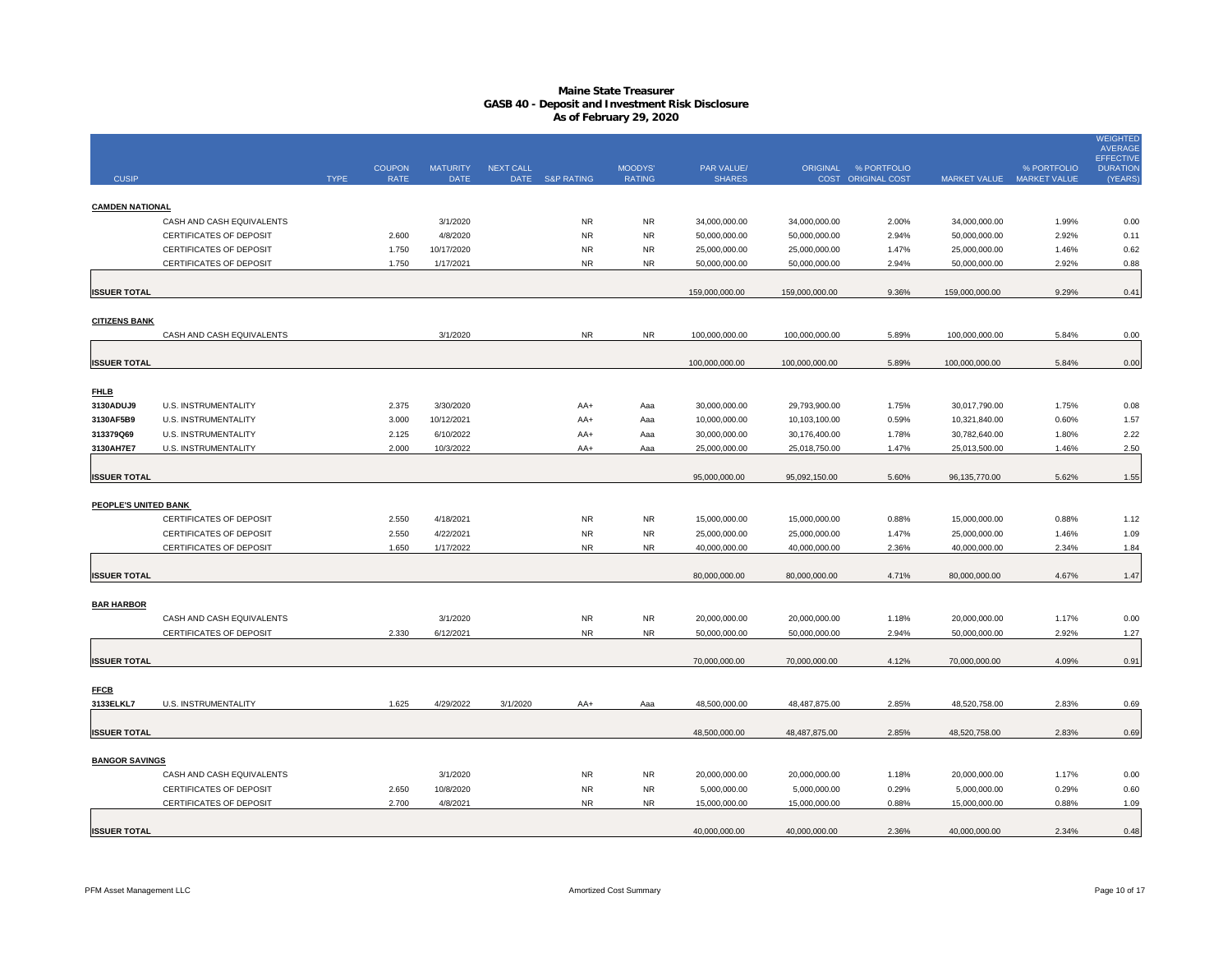## **Maine State Treasurer GASB 40 - Deposit and Investment Risk Disclosure As of February 29, 2020**

|                                           |                           |             | <b>COUPON</b> | <b>MATURITY</b> | <b>NEXT CALL</b> |                 | MOODYS'       | PAR VALUE/       |                  | ORIGINAL % PORTFOLIO |                           | % PORTFOLIO | <b>WEIGHTED</b><br>AVERAGE<br><b>EFFECTIVE</b><br><b>DURATION</b> |
|-------------------------------------------|---------------------------|-------------|---------------|-----------------|------------------|-----------------|---------------|------------------|------------------|----------------------|---------------------------|-------------|-------------------------------------------------------------------|
| <b>CUSIP</b>                              |                           | <b>TYPE</b> | <b>RATE</b>   | <b>DATE</b>     |                  | DATE S&P RATING | <b>RATING</b> | <b>SHARES</b>    |                  | COST ORIGINAL COST   | MARKET VALUE MARKET VALUE |             | (YEARS)                                                           |
| ANDROSCOGGIN                              | CASH AND CASH EQUIVALENTS |             |               | 3/1/2020        |                  | <b>NR</b>       | <b>NR</b>     | 25,000,000.00    | 25,000,000.00    | 1.47%                | 25,000,000.00             | 1.46%       | 0.00                                                              |
| <b>ISSUER TOTAL</b>                       |                           |             |               |                 |                  |                 |               | 25,000,000.00    | 25,000,000.00    | 1.47%                | 25,000,000.00             | 1.46%       | 0.00                                                              |
| <b>FIRST NATIONAL</b>                     |                           |             |               |                 |                  |                 |               |                  |                  |                      |                           |             |                                                                   |
|                                           | CASH AND CASH EQUIVALENTS |             |               | 3/1/2020        |                  |                 |               | 25,000,000.00    | 25,000,000.00    | 1.47%                | 25,000,000.00             | 1.46%       | 0.00                                                              |
| <b>ISSUER TOTAL</b>                       |                           |             |               |                 |                  |                 |               | 25,000,000.00    | 25,000,000.00    | 1.47%                | 25,000,000.00             | 1.46%       | 0.00                                                              |
| <b>FHLMC</b><br>3137EAEJ4                 | U.S. INSTRUMENTALITY      |             | 1.625         | 9/29/2020       |                  | AA+             | Aaa           | 20,000,000.00    | 19,931,200.00    | 1.17%                | 20,036,220.00             | 1.17%       | 0.58                                                              |
| <b>ISSUER TOTAL</b>                       |                           |             |               |                 |                  |                 |               | 20,000,000.00    | 19,931,200.00    | 1.17%                | 20,036,220.00             | 1.17%       | 0.58                                                              |
| <b>JOHNSON &amp; JOHNSON</b><br>478160CD4 | CORPORATE                 |             | 2.250         | 3/3/2022        |                  | AAA             | Aaa           | 16,893,000.00    | 16,680,992.85    | 0.98%                | 17, 197, 952.44           | 1.00%       | 1.94                                                              |
| <b>ISSUER TOTAL</b>                       |                           |             |               |                 |                  |                 |               | 16,893,000.00    | 16,680,992.85    | 0.98%                | 17, 197, 952.44           | 1.00%       | 1.94                                                              |
| <b>BATH SAVINGS</b>                       | CASH AND CASH EQUIVALENTS |             |               | 3/1/2020        |                  | <b>NR</b>       | <b>NR</b>     | 14,000,000.00    | 14,000,000.00    | 0.82%                | 14,000,000.00             | 0.82%       | 0.00                                                              |
| <b>ISSUER TOTAL</b>                       |                           |             |               |                 |                  |                 |               | 14,000,000.00    | 14,000,000.00    | 0.82%                | 14,000,000.00             | 0.82%       | 0.00                                                              |
| <b>MICROSOFT</b><br>594918BW3             | CORPORATE                 |             | 2.400         | 2/6/2022        | 3/1/2020         | AAA             | Aaa           | 10,000,000.00    | 10,156,600.00    | 0.60%                | 10,210,260.00             | 0.60%       | 1.82                                                              |
| <b>ISSUER TOTAL</b>                       |                           |             |               |                 |                  |                 |               | 10,000,000.00    | 10,156,600.00    | 0.60%                | 10,210,260.00             | 0.60%       | 1.82                                                              |
| <b>MACHIAS SAVINGS</b>                    |                           |             |               |                 |                  |                 |               |                  |                  |                      |                           |             |                                                                   |
|                                           | CASH AND CASH EQUIVALENTS |             |               | 3/1/2020        |                  | <b>NR</b>       | <b>NR</b>     | 10,000,000.00    | 10,000,000.00    | 0.59%                | 10,000,000.00             | 0.58%       | 0.00                                                              |
| <b>ISSUER TOTAL</b>                       |                           |             |               |                 |                  |                 |               | 10,000,000.00    | 10,000,000.00    | 0.59%                | 10,000,000.00             | 0.58%       | 0.00                                                              |
| <b>GRAND TOTAL</b>                        |                           |             |               |                 |                  |                 |               | 1,695,393,000.00 | 1,698,446,174.12 | 100.00%              | 1,711,781,989.94          | 100.00%     |                                                                   |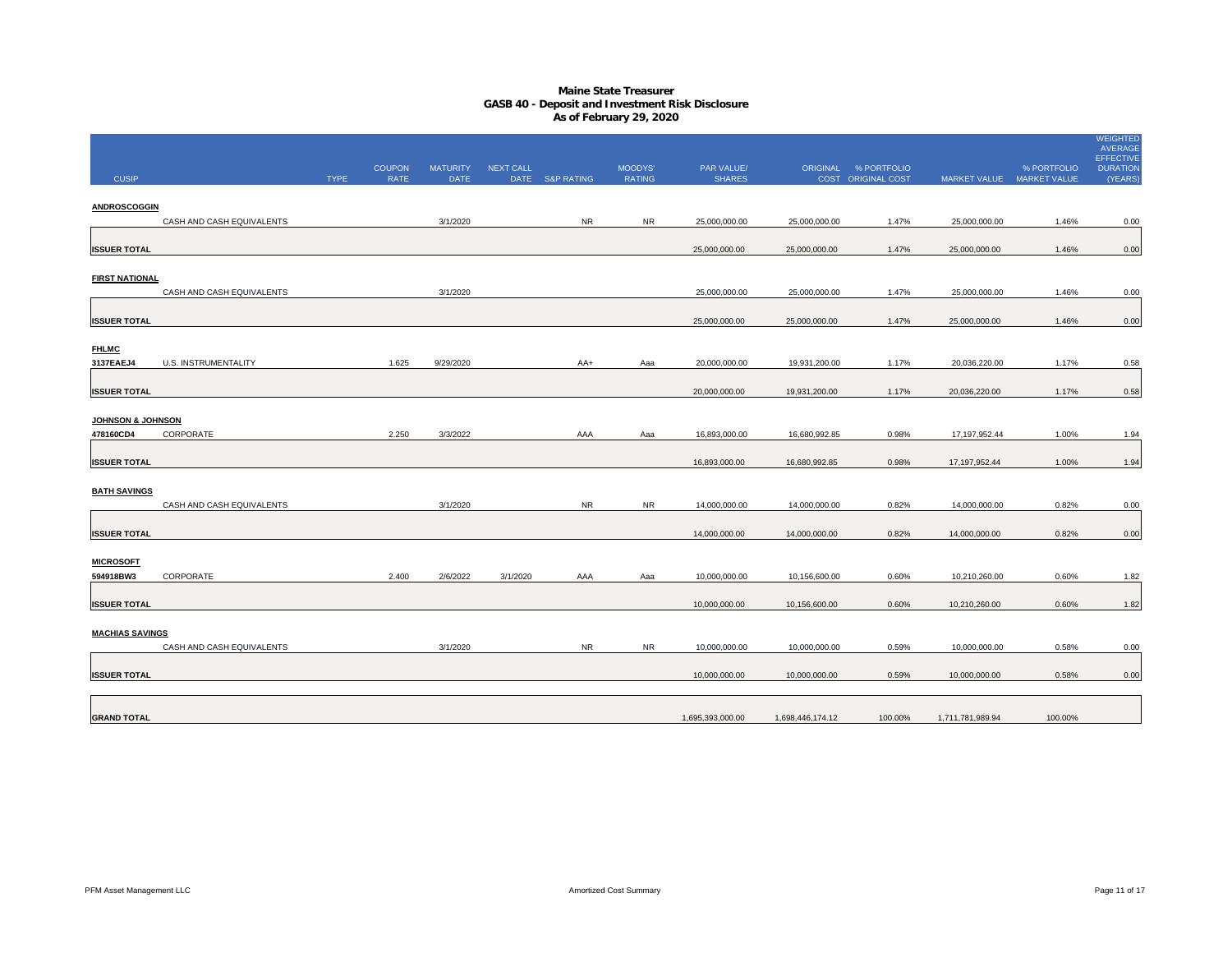## **Maine State Treasurer Securities PurchasedDuring the Month Ended February 29, 2020**

| <b>CUSIP</b>                | <b>ISSUER</b>           | <b>DATE</b> | <b>COUPON</b> | <b>MATURITY</b> | <b>CALL DATE</b> | <b>PAR VALUE/SHARES</b> | <b>UNIT COST</b> | <b>PRINCIPAL</b> | <b>ACCRUED</b><br><b>INTEREST</b><br><b>PURCHASED</b> | <b>YIELD</b> |
|-----------------------------|-------------------------|-------------|---------------|-----------------|------------------|-------------------------|------------------|------------------|-------------------------------------------------------|--------------|
|                             |                         |             |               |                 |                  |                         |                  |                  |                                                       |              |
| <b>CASH AND EQUIVALENTS</b> |                         |             |               |                 |                  |                         |                  |                  |                                                       |              |
|                             | <b>TD BANK</b>          | 2/5/2020    | 1.650 V       |                 |                  | 16,000,000.00           | 100.00           | 16,000,000.00    | 0.00                                                  | 1.650 V      |
|                             | TD BANK                 | 2/10/2020   | 1.650 V       |                 |                  | 20,000,000.00           | 100.00           | 20,000,000.00    | 0.00                                                  | 1.650 V      |
|                             | TD BANK                 | 2/12/2020   | 1.650 V       |                 |                  | 6,000,000.00            | 100.00           | 6,000,000.00     | 0.00                                                  | 1.650 V      |
|                             | TD BANK                 | 2/14/2020   | 1.650 V       |                 |                  | 91,000,000.00           | 100.00           | 91,000,000.00    | 0.00                                                  | 1.650 V      |
|                             | TD BANK                 | 2/18/2020   | 1.650 V       |                 |                  | 10,000,000.00           | 100.00           | 10,000,000.00    | 0.00                                                  | 1.650 V      |
|                             | FIDELITY GOVERNMENT MMF | 2/21/2020   | 1.510 V       |                 |                  | 17,000,000.00           | 100.00           | 17,000,000.00    | 0.00                                                  | 1.510 V      |
|                             | <b>BAR HARBOR</b>       | 2/21/2020   | 1.650 V       |                 |                  | 20,000,000.00           | 100.00           | 20,000,000.00    | 0.00                                                  | 1.650 V      |
|                             | <b>CAMDEN NATIONAL</b>  | 2/21/2020   | 1.650 V       |                 |                  | 27,000,000.00           | 100.00           | 27,000,000.00    | 0.00                                                  | 1.650 V      |
|                             | TD BANK                 | 2/21/2020   | 1.650 V       |                 |                  | 4,000,000.00            | 100.00           | 4,000,000.00     | 0.00                                                  | 1.650 V      |
|                             | <b>CAMDEN NATIONAL</b>  | 2/25/2020   | 1.650 V       |                 |                  | 10,000,000.00           | 100.00           | 10,000,000.00    | 0.00                                                  | 1.650 V      |
|                             | ANDROSCOGGIN            | 2/28/2020   | 1.670 V       |                 |                  | 10,000,000.00           | 100.00           | 10,000,000.00    | 0.00                                                  | 1.670 V      |
|                             | <b>CAMDEN NATIONAL</b>  | 2/28/2020   | 1.650 V       |                 |                  | 21,000,000.00           | 100.00           | 21,000,000.00    | 0.00                                                  | 1.650 V      |
|                             | <b>FIRST NATIONAL</b>   | 2/28/2020   | 1.650 V       |                 |                  | 10,000,000.00           | 100.00           | 10,000,000.00    | 0.00                                                  | 1.650 V      |
|                             |                         |             |               |                 |                  |                         |                  |                  |                                                       |              |
| <b>TOTAL:</b>               |                         |             |               |                 |                  | 262,000,000.00          |                  | 262,000,000.00   | 0.00                                                  |              |
| <b>U.S. TREASURIES</b>      |                         |             |               |                 |                  |                         |                  |                  |                                                       |              |
| 9128286D7                   | <b>US TREASURY</b>      | 2/26/2020   | 2.500         | 2/28/2021       |                  | 25,000,000.00           | 101.063          | 25,265,625.00    | 307,348.90                                            | 1.43         |
| <b>TOTAL:</b>               |                         |             |               |                 |                  | 25,000,000.00           |                  | 25,265,625.00    | 307,348.90                                            |              |
| FEDERAL AGENCY SECURITIES   |                         |             |               |                 |                  |                         |                  |                  |                                                       |              |
| 3135G0Y49                   | <b>FNMA</b>             | 2/26/2020   | 1.700         | 2/21/2023       |                  | 10,000,000.00           | 100.010          | 10,001,000.00    | 2,361.11                                              | 1.70         |
| 3135G0Y49.                  | <b>FNMA</b>             | 2/26/2020   | 1.700         | 2/21/2023       |                  | 50,000,000.00           | 100.010          | 50,005,000.00    | 11,805.56                                             | 1.70         |
|                             |                         |             |               |                 |                  |                         |                  |                  |                                                       |              |
| <b>TOTAL:</b>               |                         |             |               |                 |                  | 60,000,000.00           |                  | 60,006,000.00    | 14,166.67                                             |              |
|                             |                         |             |               |                 |                  |                         |                  |                  |                                                       |              |
| <b>CORPORATE NOTES</b>      |                         |             |               |                 |                  |                         |                  |                  |                                                       |              |
| 594918BW3                   | <b>MICROSOFT</b>        | 2/6/2020    | 2.400         | 2/6/2022        |                  | 10,000,000.00           | 101.566          | 10,156,600.00    | 0.00                                                  | 1.60         |
|                             |                         |             |               |                 |                  | 10,000,000.00           |                  | 10,156,600.00    | 0.00                                                  |              |
| <b>TOTAL:</b>               |                         |             |               |                 |                  |                         |                  |                  |                                                       |              |
|                             |                         |             |               |                 |                  |                         |                  |                  |                                                       |              |
| <b>GRAND TOTAL:</b>         |                         |             |               |                 |                  | 357,000,000.00          |                  | 357,428,225.00   | 321,515.57                                            |              |
|                             |                         |             |               |                 |                  |                         |                  |                  |                                                       |              |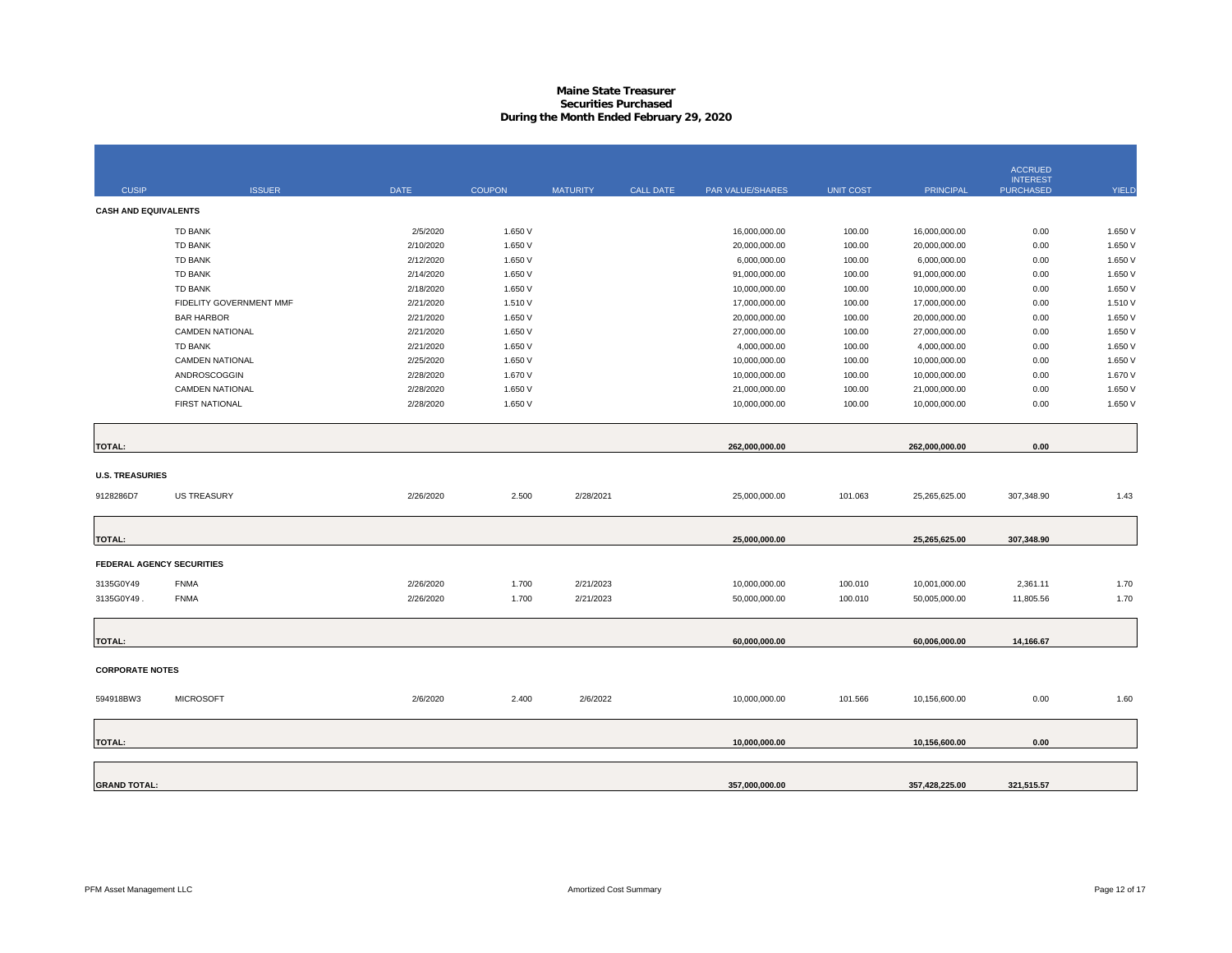## **Maine State Treasurer Securities Sold and MaturedDuring the Month Ended February 29, 2020**

| <b>CUSIP</b>  | <b>ISSUER</b>               | <b>DATE</b> |         | <b>MATURITY/</b><br>COUPON CALL DATE | PAR VALUE/SHARES | <b>ORIGINAL COST</b> | <b>AMORTIZED COST AT</b><br><b>SALE OR MATURITY</b><br>(AMORT) | <b>PRICE</b> | <b>MARKET VALUE AT</b><br>SALE / SALE OR MATURITY /<br>ACCRETION / MATURITY CHANGE IN MARKET REALIZED GAIN<br>VALUE | (LOSS) | <b>ACCRUED</b><br><b>INTEREST</b><br><b>SOLD</b> | <b>INTEREST</b><br><b>RECEIVED</b> | <b>INTEREST</b><br>EARNED | YIELD   |
|---------------|-----------------------------|-------------|---------|--------------------------------------|------------------|----------------------|----------------------------------------------------------------|--------------|---------------------------------------------------------------------------------------------------------------------|--------|--------------------------------------------------|------------------------------------|---------------------------|---------|
|               | <b>CASH AND EQUIVALENTS</b> |             |         |                                      |                  |                      |                                                                |              |                                                                                                                     |        |                                                  |                                    |                           |         |
|               | FIDELITY GOVERNMENT MMF     | 2/3/2020    | 1.510 V |                                      | 19,000,000.00    | 19,000,000.00        | 19,000,000.00                                                  | 100.00       | 19,000,000.00                                                                                                       | 0.00   | 0.00                                             | 0.00                               | 0.00                      | 1.510 V |
|               |                             |             |         |                                      |                  |                      | 0.00                                                           |              | 0.00                                                                                                                |        |                                                  |                                    |                           |         |
|               | <b>TD BANK</b>              | 2/3/2020    | 1.650 V |                                      | 22,000,000.00    | 22.000.000.00        | 22,000,000.00                                                  | 100.00       | 22,000,000.00                                                                                                       | 0.00   | 0.00                                             | 0.00                               | 0.00                      | 1.650 V |
|               |                             |             |         |                                      |                  |                      | 0.00                                                           |              | 0.00                                                                                                                |        |                                                  |                                    |                           |         |
|               | <b>TD BANK</b>              | 2/4/2020    | 1.650 V |                                      | 9.000.000.00     | 9.000.000.00         | 9,000,000.00                                                   | 100.00       | 9,000,000.00                                                                                                        | 0.00   | 0.00                                             | 0.00                               | 0.00                      | 1.650 V |
|               |                             |             |         |                                      |                  |                      | 0.00                                                           |              | 0.00                                                                                                                |        |                                                  |                                    |                           |         |
|               | <b>TD BANK</b>              | 2/6/2020    | 1.650 V |                                      | 41,000,000.00    | 41,000,000.00        | 41,000,000.00                                                  | 100.00       | 41,000,000.00                                                                                                       | 0.00   | 0.00                                             | 0.00                               | 0.00                      | 1.650 V |
|               |                             |             |         |                                      |                  |                      | 0.00                                                           |              | 0.00                                                                                                                |        |                                                  |                                    |                           |         |
|               | <b>TD BANK</b>              | 2/11/2020   | 1.650 V |                                      | 15,000,000.00    | 15,000,000.00        | 15,000,000.00<br>0.00                                          | 100.00       | 15,000,000.00<br>0.00                                                                                               | 0.00   | 0.00                                             | 0.00                               | 0.00                      | 1.650 V |
|               | <b>TD BANK</b>              | 2/13/2020   | 1.650 V |                                      | 77,000,000.00    | 77,000,000.00        | 77,000,000.00                                                  | 100.00       | 77,000,000.00                                                                                                       | 0.00   | 0.00                                             | 0.00                               | 0.00                      | 1.650 V |
|               |                             |             |         |                                      |                  |                      | 0.00                                                           |              | 0.00                                                                                                                |        |                                                  |                                    |                           |         |
|               | <b>TD BANK</b>              | 2/19/2020   | 1.650 V |                                      | 3,000,000.00     | 3,000,000.00         | 3,000,000.00                                                   | 100.00       | 3,000,000.00                                                                                                        | 0.00   | 0.00                                             | 0.00                               | 0.00                      | 1.650 V |
|               |                             |             |         |                                      |                  |                      | 0.00                                                           |              | 0.00                                                                                                                |        |                                                  |                                    |                           |         |
|               | <b>BAR HARBOR</b>           | 2/20/2020   | 1.650 V |                                      | 20,000,000.00    | 20,000,000.00        | 20,000,000.00                                                  | 100.00       | 20,000,000.00                                                                                                       | 0.00   | 0.00                                             | 0.00                               | 0.00                      | 1.650 V |
|               |                             |             |         |                                      |                  |                      | 0.00                                                           |              | 0.00                                                                                                                |        |                                                  |                                    |                           |         |
|               | <b>CAMDEN NATIONAL</b>      | 2/20/2020   | 1.650 V |                                      | 27,000,000.00    | 27,000,000.00        | 27,000,000.00                                                  | 100.00       | 27,000,000.00                                                                                                       | 0.00   | 0.00                                             | 0.00                               | 0.00                      | 1.650 V |
|               |                             |             |         |                                      |                  |                      | 0.00                                                           |              | 0.00                                                                                                                |        |                                                  |                                    |                           |         |
|               | FIDELITY GOVERNMENT MMF     | 2/24/2020   | 1.510 V |                                      | 17,000,000.00    | 17,000,000.00        | 17,000,000.00                                                  | 100.00       | 17,000,000.00                                                                                                       | 0.00   | 0.00                                             | 0.00                               | 0.00                      | 1.510 V |
|               |                             |             |         |                                      |                  |                      | 0.00                                                           |              | 0.00                                                                                                                |        |                                                  |                                    |                           |         |
|               | <b>CAMDEN NATIONAL</b>      | 2/24/2020   | 1.650 V |                                      | 19,000,000.00    | 19,000,000.00        | 19,000,000.00                                                  | 100.00       | 19,000,000.00                                                                                                       | 0.00   | 0.00                                             | 0.00                               | 0.00                      | 1.650 V |
|               |                             |             |         |                                      |                  |                      | 0.00                                                           |              | 0.00                                                                                                                |        |                                                  |                                    |                           |         |
|               | <b>BANGOR SAVINGS</b>       | 2/26/2020   | 1.650 V |                                      | 20,000,000.00    | 20,000,000.00        | 20,000,000.00                                                  | 100.00       | 20,000,000.00                                                                                                       | 0.00   | 0.00                                             | 0.00                               | 0.00                      | 1.650 V |
|               |                             |             |         |                                      |                  |                      | 0.00                                                           |              | 0.00                                                                                                                |        |                                                  |                                    |                           |         |
|               | <b>BAR HARBOR</b>           | 2/26/2020   | 1.650 V |                                      | 24,000,000.00    | 24,000,000.00        | 24,000,000.00                                                  | 100.00       | 24,000,000.00                                                                                                       | 0.00   | 0.00                                             | 0.00                               | 0.00                      | 1.650 V |
|               | <b>CAMDEN NATIONAL</b>      | 2/26/2020   | 1.650 V |                                      | 31,000,000.00    | 31,000,000.00        | 0.00<br>31,000,000.00                                          | 100.00       | 0.00<br>31,000,000.00                                                                                               | 0.00   | 0.00                                             | 0.00                               | 0.00                      | 1.650 V |
|               |                             |             |         |                                      |                  |                      | 0.00                                                           |              | 0.00                                                                                                                |        |                                                  |                                    |                           |         |
|               | ANDROSCOGGIN                | 2/27/2020   | 1.670 V |                                      | 10,000,000.00    | 10,000,000.00        | 10,000,000.00                                                  | 100.00       | 10,000,000.00                                                                                                       | 0.00   | 0.00                                             | 0.00                               | 0.00                      | 1.670 V |
|               |                             |             |         |                                      |                  |                      | 0.00                                                           |              | 0.00                                                                                                                |        |                                                  |                                    |                           |         |
|               | <b>CAMDEN NATIONAL</b>      | 2/27/2020   | 1.650 V |                                      | 16,000,000.00    | 16,000,000.00        | 16,000,000.00                                                  | 100.00       | 16,000,000.00                                                                                                       | 0.00   | 0.00                                             | 0.00                               | 0.00                      | 1.650 V |
|               |                             |             |         |                                      |                  |                      | 0.00                                                           |              | 0.00                                                                                                                |        |                                                  |                                    |                           |         |
|               | <b>FIRST NATIONAL</b>       | 2/27/2020   | 1.650 V |                                      | 10,000,000.00    | 10,000,000.00        | 10,000,000.00                                                  | 100.00       | 10,000,000.00                                                                                                       | 0.00   | 0.00                                             | 0.00                               | 0.00                      | 1.650 V |
|               |                             |             |         |                                      |                  |                      | 0.00                                                           |              | 0.00                                                                                                                |        |                                                  |                                    |                           |         |
|               |                             |             |         |                                      | 380,000,000.00   | 380,000,000.00       | 380,000,000.00                                                 |              | 380,000,000.00                                                                                                      | 0.00   | 0.00                                             | 0.00                               | 0.00                      |         |
| <b>TOTAL:</b> |                             |             |         |                                      |                  |                      | 0.00                                                           |              | 0.00                                                                                                                |        |                                                  |                                    |                           |         |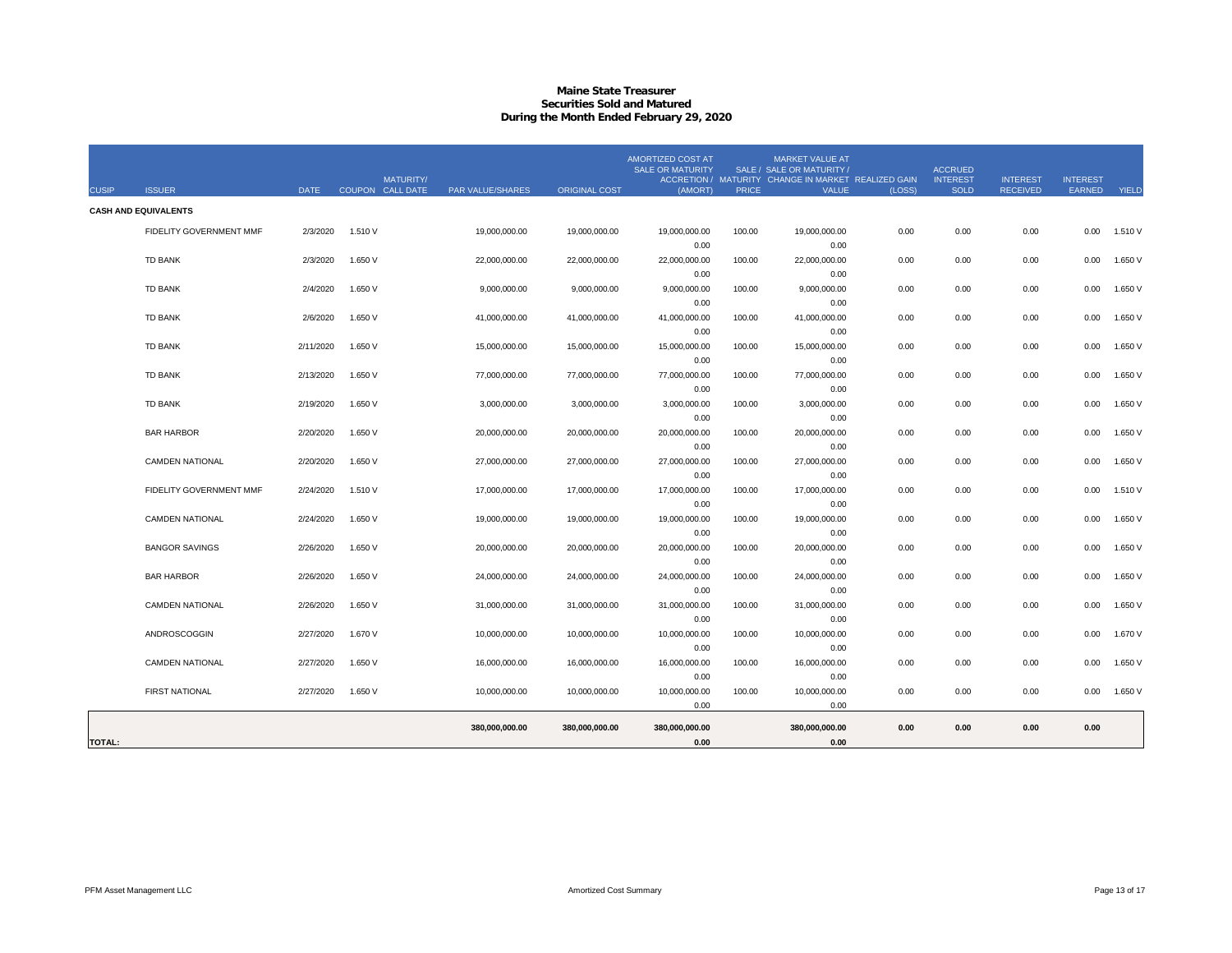## **Maine State Treasurer Securities Sold and MaturedDuring the Month Ended February 29, 2020**

| <b>CUSIP</b>           | <b>ISSUER</b>                    | <b>DATE</b> |       | <b>MATURITY/</b><br>COUPON CALL DATE | PAR VALUE/SHARES | <b>ORIGINAL COST</b> | AMORTIZED COST AT<br><b>SALE OR MATURITY</b><br>(AMORT) | <b>PRICE</b> | <b>MARKET VALUE AT</b><br>SALE / SALE OR MATURITY /<br>ACCRETION / MATURITY CHANGE IN MARKET REALIZED GAIN<br><b>VALUE</b> | (LOSS) | <b>ACCRUED</b><br><b>INTEREST</b><br><b>SOLD</b> | <b>INTEREST</b><br><b>RECEIVED</b> | <b>INTEREST</b><br>EARNED | <b>YIELD</b> |
|------------------------|----------------------------------|-------------|-------|--------------------------------------|------------------|----------------------|---------------------------------------------------------|--------------|----------------------------------------------------------------------------------------------------------------------------|--------|--------------------------------------------------|------------------------------------|---------------------------|--------------|
|                        | <b>FEDERAL AGENCY SECURITIES</b> |             |       |                                      |                  |                      |                                                         |              |                                                                                                                            |        |                                                  |                                    |                           |              |
| 3134GUSA9 FHLMC        |                                  | 2/26/2020   | 1.875 | 2/26/2020                            | 10,000,000.00    | 10,001,500.00        | 10,000,000.00<br>(1,358.10)                             | 100.00       | 10,000,000.00<br>(1,560.00)                                                                                                | 0.00   | 0.00                                             | 46,875.00                          | 13,020.83                 |              |
| 3134GUSA9. FHLMC       |                                  | 2/26/2020   | 1.875 | 2/26/2020                            | 50,000,000.00    | 50,007,500.00        | 50,000,000.00<br>(6,790.50)                             | 100.00       | 50,000,000.00<br>(7,800.00)                                                                                                | 0.00   | 0.00                                             | 234,375.00                         | 65,104.17                 |              |
| 3134GUSA9  FHLMC       |                                  | 2/26/2020   | 1.875 | 2/26/2020                            | 25,000,000.00    | 25,007,500.00        | 25,000,000.00<br>(6.833.00)                             | 100.00       | 25,000,000.00<br>(3,900.00)                                                                                                | 0.00   | 0.00                                             | 117,187.50                         | 32,552.08                 |              |
| <b>TOTAL:</b>          |                                  |             |       |                                      | 85,000,000.00    | 85,016,500.00        | 85,000,000.00<br>(14.981.60)                            |              | 85.000.000.00<br>(13.260.00)                                                                                               | 0.00   | 0.00                                             | 398,437.50                         | 110,677.08                |              |
| <b>CORPORATE NOTES</b> |                                  |             |       |                                      |                  |                      |                                                         |              |                                                                                                                            |        |                                                  |                                    |                           |              |
| 594918BV5              | <b>MICROSOFT</b>                 | 2/6/2020    | 1.850 | 2/6/2020                             | 10,000,000.00    | 10,038,800.00        | 10,000,000.00<br>(184.70)                               | 100.00       | 10,000,000.00<br>(90.00)                                                                                                   | 0.00   | 0.00                                             | 92,500.00                          | 2,569.44                  |              |
|                        |                                  |             |       |                                      |                  |                      |                                                         |              |                                                                                                                            |        |                                                  |                                    |                           |              |
| <b>TOTAL:</b>          |                                  |             |       |                                      | 10,000,000.00    | 10,038,800.00        | 10,000,000.00<br>(184.70)                               |              | 10,000,000.00<br>(90.00)                                                                                                   | 0.00   | 0.00                                             | 92,500.00                          | 2,569.44                  |              |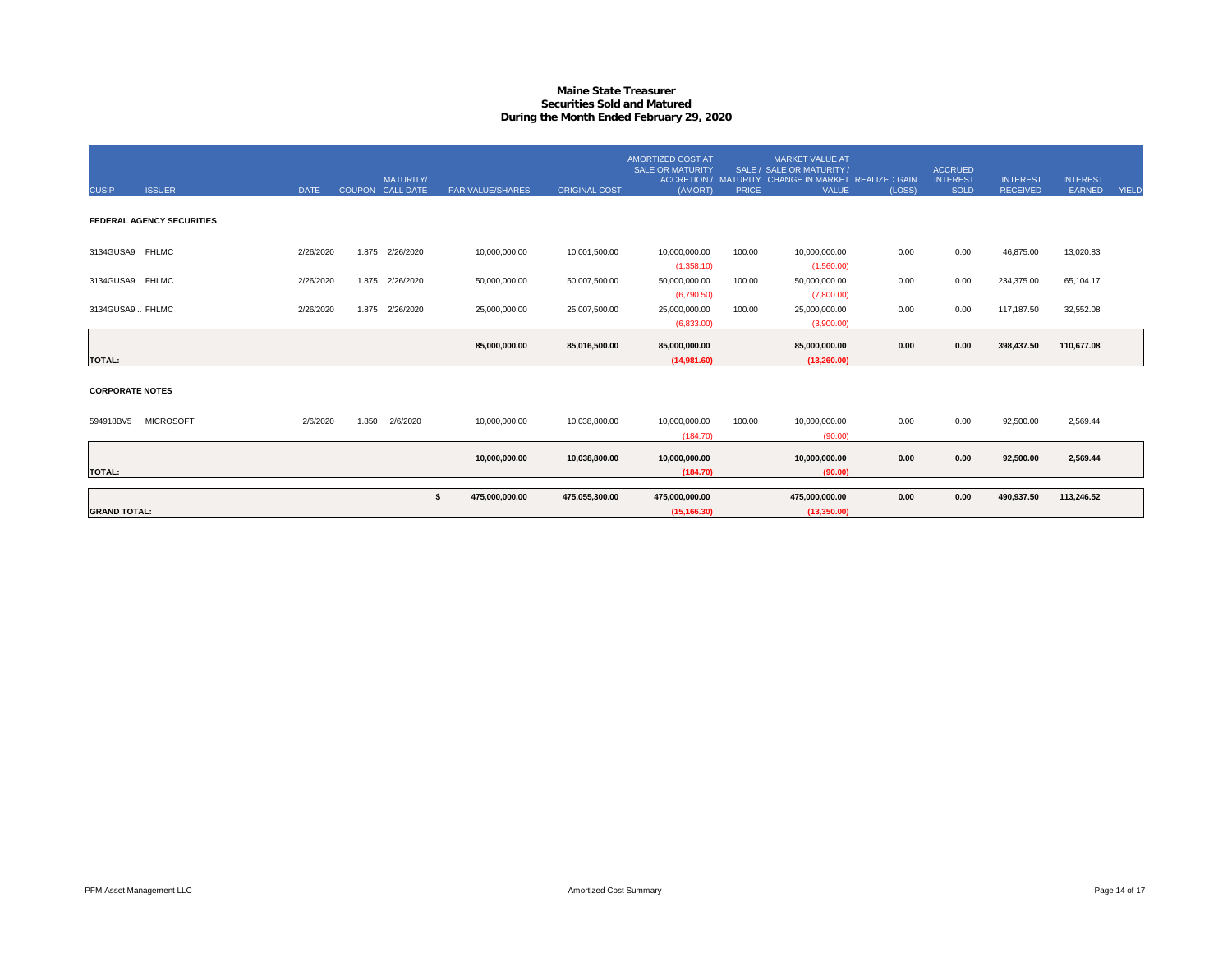#### **Maine State Treasurer Transaction Report For the Month Ended February 29, 2020**

| <b>DATE</b> | <b>CUSIP</b> | <b>TRANSACTION</b> | <b>SECURITY TYPE</b> | <b>DESCRIPTION</b>      | <b>MATURITY</b> | <b>PAR VALUE/SHARES</b> | <b>PRINCIPAL</b> | <b>INTEREST</b> | <b>TRANSACTION TOTAL</b> | <b>BALANCE</b> |
|-------------|--------------|--------------------|----------------------|-------------------------|-----------------|-------------------------|------------------|-----------------|--------------------------|----------------|
|             |              |                    |                      |                         |                 |                         |                  |                 |                          |                |
| 2/3/2020    |              | <b>INTEREST</b>    | <b>CASH EQUIV</b>    | FIDELITY GOVERNMENT MMF |                 | 0.00                    | 0.00             | 45,815.88       | 45,815.88                | 45,815.88      |
|             |              | <b>SELL</b>        | <b>CASH EQUIV</b>    | FIDELITY GOVERNMENT MMF |                 | 19,000,000.00           | 19,000,000.00    | 0.00            | 19,000,000.00            | 19,045,815.88  |
|             |              | <b>INTEREST</b>    | <b>CASH EQUIV</b>    | ANDROSCOGGIN            |                 | 0.00                    | 0.00             | 34,981.06       | 34,981.06                | 19,080,796.94  |
|             |              | <b>INTEREST</b>    | <b>CASH EQUIV</b>    | <b>BANGOR SAVINGS</b>   |                 | 0.00                    | 0.00             | 59,509.75       | 59,509.75                | 19,140,306.69  |
|             |              | <b>INTEREST</b>    | <b>CASH EQUIV</b>    | <b>BATH SAVINGS</b>     |                 | 0.00                    | 0.00             | 19,620.09       | 19,620.09                | 19,159,926.78  |
|             |              | <b>INTEREST</b>    | <b>CASH EQUIV</b>    | <b>BAR HARBOR</b>       |                 | 0.00                    | 0.00             | 61,674.97       | 61,674.97                | 19,221,601.75  |
|             |              | <b>INTEREST</b>    | <b>CASH EQUIV</b>    | <b>CAMDEN NATIONAL</b>  |                 | 0.00                    | 0.00             | 38,801.61       | 38,801.61                | 19,260,403.36  |
|             |              | <b>INTEREST</b>    | <b>CASH EQUIV</b>    | <b>CITIZENS BANK</b>    |                 | 0.00                    | 0.00             | 91,663.16       | 91,663.16                | 19,352,066.52  |
|             |              | <b>INTEREST</b>    | <b>CASH EQUIV</b>    | <b>FIRST NATIONAL</b>   |                 | 0.00                    | 0.00             | 34,939.34       | 34,939.34                | 19,387,005.86  |
|             |              | <b>INTEREST</b>    | <b>CASH EQUIV</b>    | <b>MACHIAS SAVINGS</b>  |                 | 0.00                    | 0.00             | 6,782.97        | 6,782.97                 | 19,393,788.83  |
|             |              | <b>INTEREST</b>    | <b>CASH EQUIV</b>    | <b>TD BANK</b>          |                 | 0.00                    | 0.00             | 249,995.97      | 249,995.97               | 19,643,784.80  |
|             |              | SELL               | <b>CASH EQUIV</b>    | TD BANK                 |                 | 22,000,000.00           | 22,000,000.00    | 0.00            | 22,000,000.00            | 41,643,784.80  |
| 2/4/2020    |              | <b>SELL</b>        | <b>CASH EQUIV</b>    | <b>TD BANK</b>          |                 | 9,000,000.00            | 9,000,000.00     | 0.00            | 9,000,000.00             | 50,643,784.80  |
| 2/5/2020    |              | <b>BUY</b>         | <b>CASH EQUIV</b>    | <b>TD BANK</b>          |                 | 16,000,000.00           | 16,000,000.00    | 0.00            | (16,000,000.00)          | 34,643,784.80  |
| 2/6/2020    | 594918BV5    | <b>MATURITY</b>    | CORP                 | <b>MICROSOFT</b>        | 2/6/2020        | 10,000,000.00           | 10,000,000.00    | 92,500.00       | 10,092,500.00            | 44,736,284.80  |
|             | 594918BW3    | <b>BUY</b>         | CORP                 | <b>MICROSOFT</b>        | 2/6/2022        | 10,156,600.00           | 10,156,600.00    | 0.00            | (10, 156, 600.00)        | 34,579,684.80  |
|             |              | <b>SELL</b>        | <b>CASH EQUIV</b>    | <b>TD BANK</b>          |                 | 41,000,000.00           | 41,000,000.00    | 0.00            | 41,000,000.00            | 75,579,684.80  |
| 2/10/2020   |              | <b>BUY</b>         | <b>CASH EQUIV</b>    | <b>TD BANK</b>          |                 | 20,000,000.00           | 20,000,000.00    | 0.00            | (20,000,000.00)          | 55,579,684.80  |
| 2/11/2020   |              | SELL               | <b>CASH EQUIV</b>    | <b>TD BANK</b>          |                 | 15,000,000.00           | 15,000,000.00    | 0.00            | 15,000,000.00            | 70,579,684.80  |
| 2/12/2020   |              | <b>BUY</b>         | <b>CASH EQUIV</b>    | TD BANK                 |                 | 6,000,000.00            | 6,000,000.00     | 0.00            | (6,000,000.00)           | 64,579,684.80  |
| 2/13/2020   |              | SELL               | <b>CASH EQUIV</b>    | TD BANK                 |                 | 77,000,000.00           | 77,000,000.00    | 0.00            | 77,000,000.00            | 141,579,684.80 |
| 2/14/2020   |              | <b>BUY</b>         | CASH EQUIV           | <b>TD BANK</b>          |                 | 91,000,000.00           | 91,000,000.00    | 0.00            | (91,000,000.00)          | 50,579,684.80  |
| 2/15/2020   | 9128284W7    | <b>INTEREST</b>    | <b>UST</b>           | <b>US TREASURY</b>      | 8/15/2021       | 0.00                    | 0.00             | 343,750.00      | 343,750.00               | 50,923,434.80  |
|             | 9128286C9    | <b>INTEREST</b>    | <b>UST</b>           | <b>US TREASURY</b>      | 2/15/2022       | 0.00                    | 0.00             | 312,500.00      | 312,500.00               | 51,235,934.80  |
| 2/18/2020   |              | <b>BUY</b>         | <b>CASH EQUIV</b>    | <b>TD BANK</b>          |                 | 10,000,000.00           | 10,000,000.00    | 0.00            | (10,000,000.00)          | 41,235,934.80  |
| 2/19/2020   |              | <b>SELL</b>        | <b>CASH EQUIV</b>    | <b>TD BANK</b>          |                 | 3,000,000.00            | 3,000,000.00     | 0.00            | 3,000,000.00             | 44.235.934.80  |
| 2/20/2020   |              | <b>SELL</b>        | <b>CASH EQUIV</b>    | <b>BAR HARBOR</b>       |                 | 20,000,000.00           | 20,000,000.00    | 0.00            | 20,000,000.00            | 64,235,934.80  |
|             |              | <b>SELL</b>        | <b>CASH EQUIV</b>    | <b>CAMDEN NATIONAL</b>  |                 | 27,000,000.00           | 27,000,000.00    | 0.00            | 27,000,000.00            | 91,235,934.80  |
| 2/21/2020   |              | <b>BUY</b>         | <b>CASH EQUIV</b>    | FIDELITY GOVERNMENT MMF |                 | 17,000,000.00           | 17,000,000.00    | 0.00            | (17,000,000.00)          | 74,235,934.80  |
|             |              | <b>BUY</b>         | <b>CASH EQUIV</b>    | <b>BAR HARBOR</b>       |                 | 20,000,000.00           | 20,000,000.00    | 0.00            | (20,000,000.00)          | 54,235,934.80  |
|             |              | <b>BUY</b>         | <b>CASH EQUIV</b>    | <b>CAMDEN NATIONAL</b>  |                 | 27,000,000.00           | 27,000,000.00    | 0.00            | (27,000,000.00)          | 27,235,934.80  |
|             |              | <b>BUY</b>         | <b>CASH EQUIV</b>    | <b>TD BANK</b>          |                 | 4,000,000.00            | 4,000,000.00     | 0.00            | (4,000,000.00)           | 23,235,934.80  |
| 2/24/2020   |              | <b>SELL</b>        | <b>CASH EQUIV</b>    | FIDELITY GOVERNMENT MMF |                 | 17,000,000.00           | 17,000,000.00    | 0.00            | 17,000,000.00            | 40,235,934.80  |
|             |              | SELL               | <b>CASH EQUIV</b>    | <b>CAMDEN NATIONAL</b>  |                 | 19,000,000.00           | 19,000,000.00    | 0.00            | 19,000,000.00            | 59,235,934.80  |
| 2/25/2020   |              | <b>BUY</b>         | <b>CASH EQUIV</b>    | <b>CAMDEN NATIONAL</b>  |                 | 10,000,000.00           | 10,000,000.00    | 0.00            | (10,000,000.00)          | 49,235,934.80  |
| 2/26/2020   | 3134GUSA9    | <b>MATURITY</b>    | <b>INSTR</b>         | <b>FHLMC</b>            | 2/26/2020       | 10,000,000.00           | 10,000,000.00    | 46,875.00       | 10,046,875.00            | 59,282,809.80  |
|             | 3134GUSA9    | <b>MATURITY</b>    | <b>INSTR</b>         | <b>FHLMC</b>            | 2/26/2020       | 50,000,000.00           | 50,000,000.00    | 234,375.00      | 50,234,375.00            | 109,517,184.80 |
|             | 3134GUSA9    | <b>MATURITY</b>    | <b>INSTR</b>         | <b>FHLMC</b>            | 2/26/2020       | 25,000,000.00           | 25,000,000.00    | 117,187.50      | 25,117,187.50            | 134,634,372.30 |
|             | 3135G0Y49    | <b>BUY</b>         | <b>INSTR</b>         | <b>FNMA</b>             | 2/21/2023       | 10,001,000.00           | 10,001,000.00    | 2,361.11        | (10,003,361.11)          | 124,631,011.19 |
|             | 3135G0Y49    | <b>BUY</b>         | <b>INSTR</b>         | <b>FNMA</b>             | 2/21/2023       | 50,005,000.00           | 50,005,000.00    | 11,805.56       | (50,016,805.56)          | 74,614,205.63  |
|             | 9128286D7    | <b>BUY</b>         | <b>UST</b>           | <b>US TREASURY</b>      | 2/28/2021       | 25,265,625.00           | 25,265,625.00    | 307,348.90      | (25,572,973.90)          | 49,041,231.73  |
|             |              | <b>SELL</b>        | <b>CASH EQUIV</b>    | <b>BANGOR SAVINGS</b>   |                 | 20,000,000.00           | 20,000,000.00    | 0.00            | 20,000,000.00            | 69,041,231.73  |
|             |              | <b>SELL</b>        | <b>CASH EQUIV</b>    | <b>BAR HARBOR</b>       |                 | 24,000,000.00           | 24,000,000.00    | 0.00            | 24,000,000.00            | 93,041,231.73  |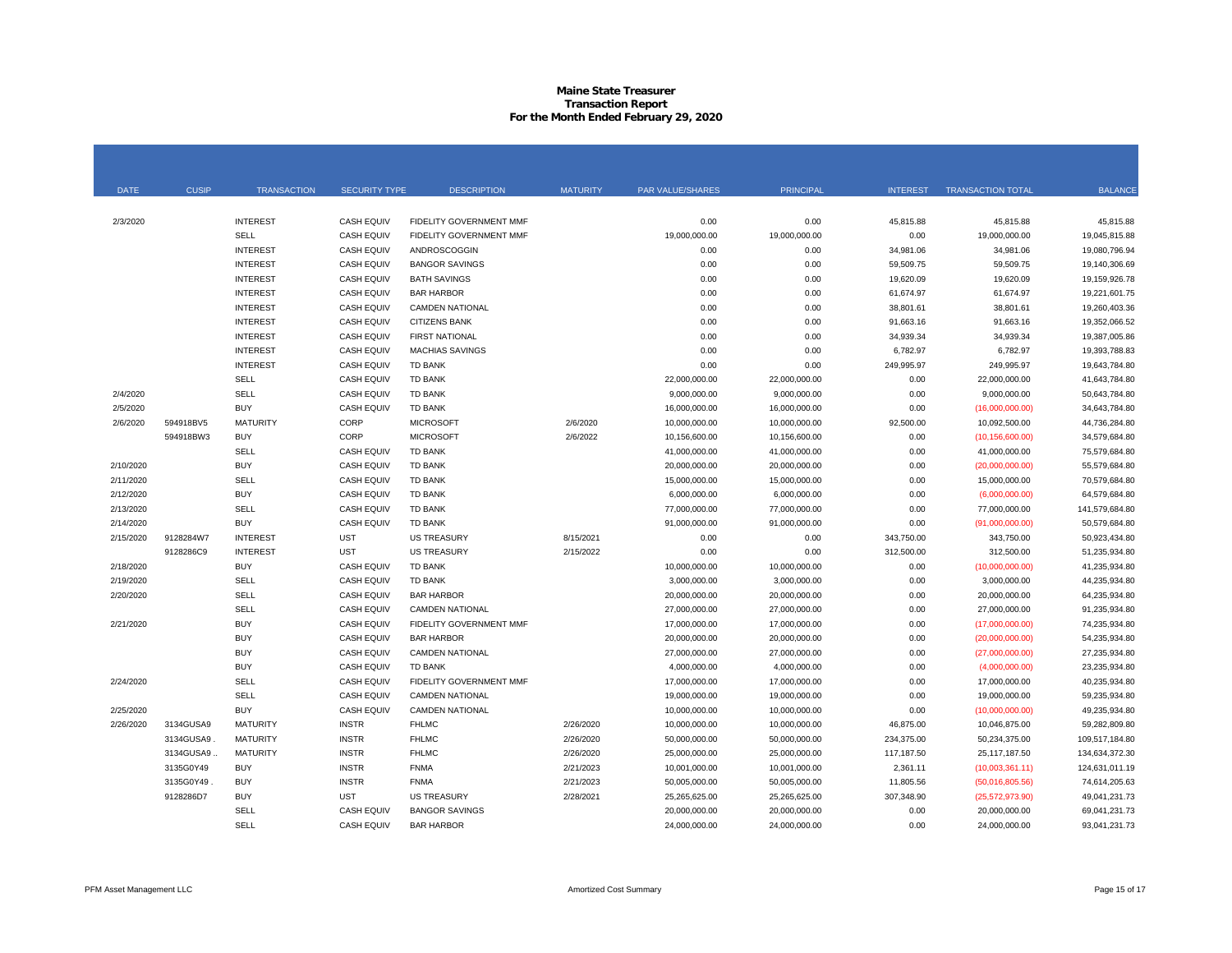#### **Maine State Treasurer Transaction Report For the Month Ended February 29, 2020**

| <b>DATE</b> | <b>CUSIP</b> | <b>TRANSACTION</b> | <b>SECURITY TYPE</b> | <b>DESCRIPTION</b>     | <b>MATURITY</b> | <b>PAR VALUE/SHARES</b> | <b>PRINCIPAL</b> | <b>INTEREST</b> | <b>TRANSACTION TOTAL</b> | <b>BALANCE</b> |
|-------------|--------------|--------------------|----------------------|------------------------|-----------------|-------------------------|------------------|-----------------|--------------------------|----------------|
|             |              |                    |                      |                        |                 |                         |                  |                 |                          |                |
|             |              | SELL               | <b>CASH EQUIV</b>    | <b>CAMDEN NATIONAL</b> |                 | 31,000,000.00           | 31,000,000.00    | 0.00            | 31,000,000.00            | 124,041,231.73 |
| 2/27/2020   |              | SELL               | <b>CASH EQUIV</b>    | <b>ANDROSCOGGIN</b>    |                 | 10,000,000.00           | 10,000,000.00    | 0.00            | 10,000,000.00            | 134,041,231.73 |
|             |              | SELL               | <b>CASH EQUIV</b>    | <b>CAMDEN NATIONAL</b> |                 | 16,000,000.00           | 16,000,000.00    | 0.00            | 16,000,000.00            | 150,041,231.73 |
|             |              | SELL               | <b>CASH EQUIV</b>    | <b>FIRST NATIONAL</b>  |                 | 10,000,000.00           | 10,000,000.00    | 0.00            | 10,000,000.00            | 160,041,231.73 |
| 2/28/2020   |              | <b>BUY</b>         | <b>CASH EQUIV</b>    | ANDROSCOGGIN           |                 | 10,000,000.00           | 10,000,000.00    | 0.00            | (10,000,000,00)          | 150,041,231.73 |
|             |              | <b>BUY</b>         | <b>CASH EQUIV</b>    | <b>CAMDEN NATIONAL</b> |                 | 21,000,000.00           | 21,000,000.00    | 0.00            | (21,000,000.00)          | 129,041,231.73 |
|             |              | <b>BUY</b>         | <b>CASH EQUIV</b>    | <b>FIRST NATIONAL</b>  |                 | 10,000,000.00           | 10,000,000.00    | 0.00            | (10,000,000.00)          | 119,041,231.73 |
| 2/29/2020   | 9128282F6    | <b>INTEREST</b>    | <b>UST</b>           | <b>US TREASURY</b>     | 8/31/2021       | 0.00                    | 0.00             | 168,750.00      | 168,750.00               | 119,209,981.73 |
|             | 9128282S8    | <b>INTEREST</b>    | <b>UST</b>           | <b>US TREASURY</b>     | 8/31/2022       | 0.00                    | 0.00             | 203,125.00      | 203,125.00               | 119,413,106.73 |
|             | 9128286D7    | <b>INTEREST</b>    | <b>UST</b>           | <b>US TREASURY</b>     | 2/28/2021       | 0.00                    | 0.00             | 312,500.00      | 312,500.00               | 119,725,606.73 |
|             |              | <b>INTEREST</b>    | <b>CASH EQUIV</b>    | MISC INCOME            |                 | 0.00                    | 0.00             | 8.81            | 8.81                     | 119,725,615.54 |

**Net Contributions Net Withdrawals**

**119,725,615.54**

**-**

PFM Asset Management LLC **Example 2006** 17 Case of 17 Amortized Cost Summary Page 16 of 17 Amortized Cost Summary Page 16 of 17